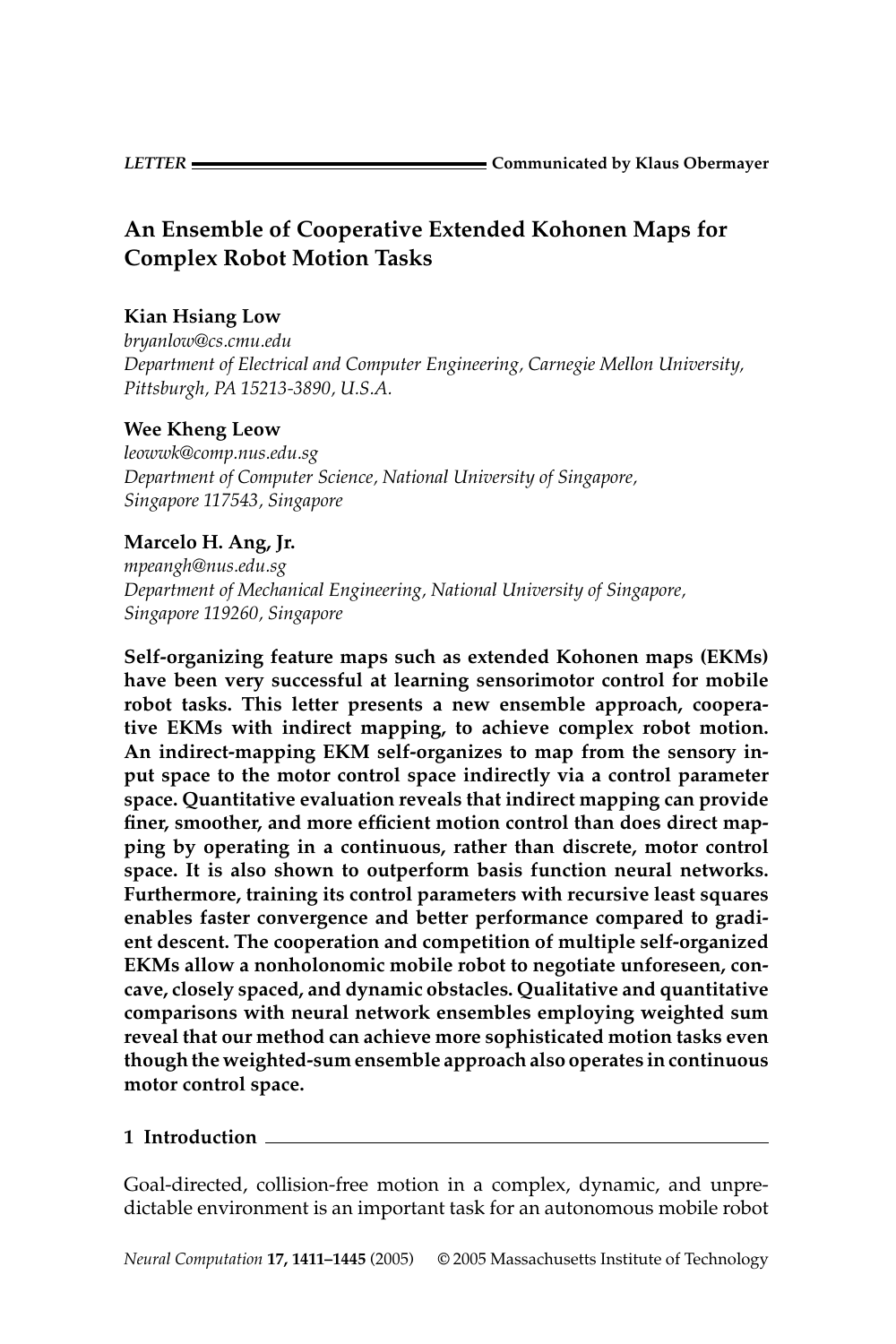operating alone or in a team. In particular, this task is widely employed in service and field robotics (Shastri, 1999), which includes sewer inspection (Hertzberg, Christaller, Kirchner, Licht, & Rome, 1998), cleaning and housekeeping (Fiorini, Kawamura, & Prassler, 2000), surveillance (Rybski, Stoeter, Gini, Hougen, & Papanikolopoulos, 2002), sensor network coverage (Howard, Matarić, & Sukhatme, 2002), search and rescue (Davids, 2002), and tour guides (Burgard et al., 1999). All these applications require the mobile robot to perform target- or goal-reaching movements while avoiding undesirable and potentially dangerous impact with obstacles or other robots on its team. The robot motion control problem can be stated succinctly as follows: Given an initial state described by the sensory input vector  $\mathbf{u}(0)$  in the sensory input space  $U$ , determine a collision-free sequence of motor control vectors  $c(t)$ ,  $t = 0, ..., T - 1$ , in the motor control space C that moves the robot toward a desired goal state described by  $\mathbf{u}(T) \in \mathcal{U}$ .

Three general classes of algorithms have been investigated for learning sensorimotor control, which is required for this task: multivariate regression, reinforcement learning, and feature mapping. The first approach formulates the problem as a nonlinear multivariate regression problem and trains a multilayer perceptron (MLP) to perform continuous mapping from  $U$  to  $C$  (Pomerleau, 1991; Sharkey, 1998; Tani & Fukumura, 1994). It offers good generalization capability. However, prior to training the network, training samples have to be collected for every time step  $t = 0, ..., T - 1$  to define the quantitative error signals. This sample collection process can be very difficult and tedious, if not impossible, for a mobile robot.

The reinforcement learning approach (Kaelbling, Littman, & Moore, 1996; Sutton, 1998) circumvents the above difficulty by providing a qualitative success or failure feedback only at the end of executing the motor control sequence. It estimates how well each previously executed motor control vector  $c(t)$  contributes to the overall success or failure of achieving the desired goal and modifies the algorithm accordingly. The training process tends to converge slowly due to sparse reinforcements and imprecise estimate of each motor control vector's contribution.

The third approach uses a self-organizing feature Map (SOFM) (Kohonen, 2000) such as the extended Kohonen map (EKM) (Ritter & Schulten, 1986) that self-organizes to partition the continuous input (or output) space into localized regions. The generalization capability of the feature map arises from its self-organization during training such that each neuron is trained to map a localized sensory region to a desired motor control output. As compared to predefined, uniform partitioning of the feature space (Kuperstein, 1991; Schaal & Atkeson, 1998; Zalama, Gaudiano, & Coronado, 1995), self-organization may lead to better performance and learning efficiency because more neural resources are automatically allocated to frequently encountered sensory regions during learning (Martinetz, Ritter, & Schulten, 1990; Santamária, Sutton, & Ram, 1998). This approach increases the resolution of the sensory representation in the frequently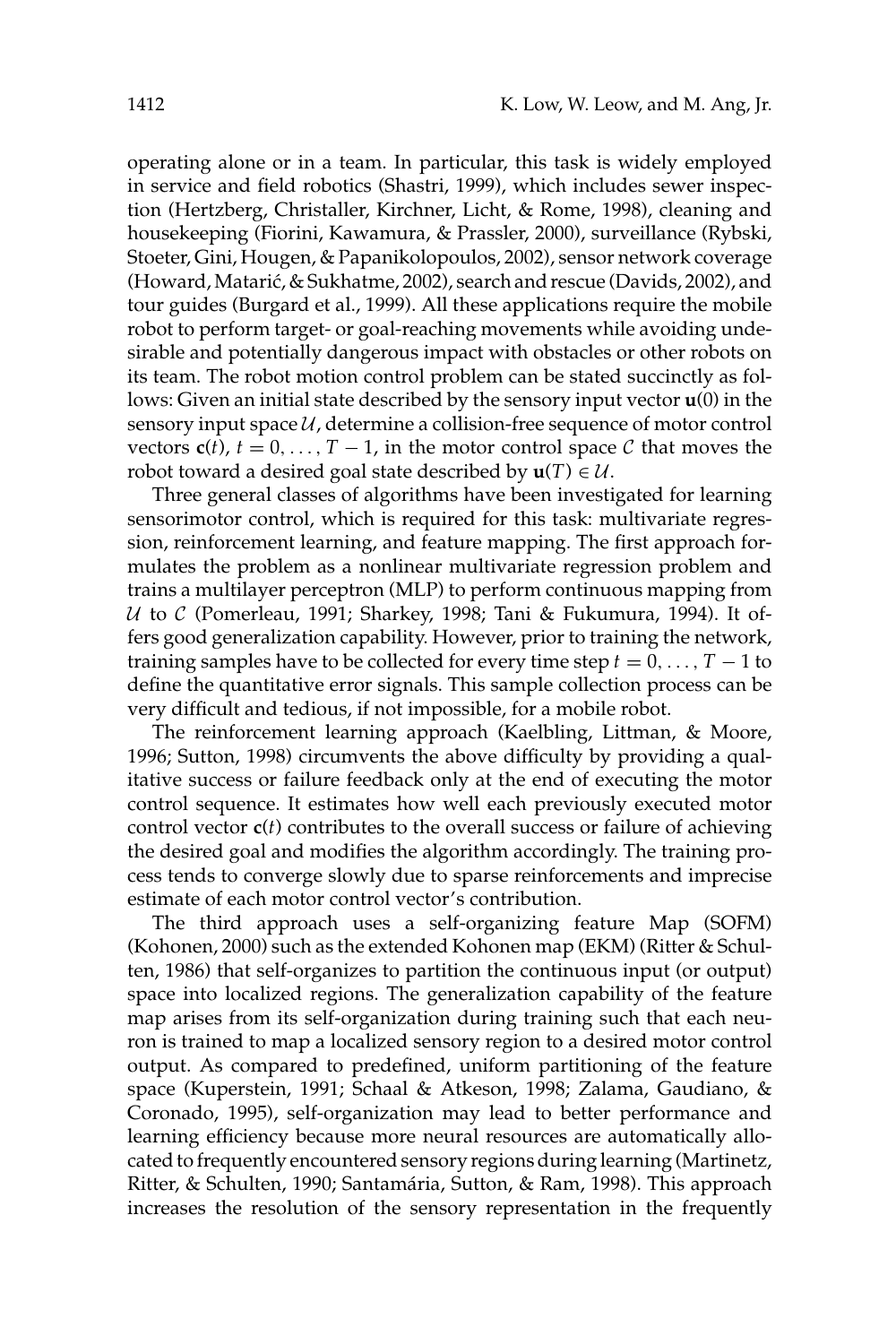encountered regions. Such a behavior is reminiscent of biological sensorimotor systems where frequently practiced movements become more fluid and accurate.

This article describes a new feature map approach to learning sensorimotor control: cooperative EKMs with indirect mapping. An indirect-mapping EKM (Low, Leow, & Ang, 2002) differs from existing direct-mapping methods (Cameron, Grossberg, & Guenther, 1998; Heikkonen & Koikkalainen, 1997; Rao & Fuentes, 1998; Ritter & Schulten, 1986; Smith, 2002; Touzet, 1997; Versino & Gambardella, 1995) in two ways:

- 1. Direct-mapping methods map a sensory input directly to a motor control command. In contrast, our indirect-mapping approach maps a sensory input indirectly to a motor control command through control parameters.
- 2. As a consequence, the indirect-mapping approach maps continuous sensory input space to continuous motor control space (see section 3.1) for detailed discussion). On the other hand, direct-mapping methods map continuous sensory input space to discrete motor control commands.

The motor control space is often discretized into a set of commands to be used by reinforcement learning algorithms (Millán, Posenato, & Dedieu, 2002; Santamária et al., 1998; Smith, 2002; Touzet, 1997), committee machines with voting schemes (Battiti & Colla, 1994; Hansen & Salamon, 1990; Kittler, Hatef, Duin, & Matas, 1998; Sharkey & Sharkey, 1997), and robot action selection mechanisms (Decugis & Ferber, 1998; Huntsberger & Rose, 1998; Maes, 1995; Rosenblatt, 1997). However, recent autonomous agent research in dynamical systems theory (Beer, 1995; Port & van Gelder, 1995) and reinforcement learning (Millán et al., 2002; Smart & Kaelbling, 2000) advocates operating in continuous motor control space, which enables our indirect-mapping method to provide finer, smoother, and more efficient motion control than does direct mapping (see section 4.1). Such a high degree of smoothness, flexibility, and precision in motion control is essential for efficiently executing complex tasks and interacting with humans.

It is well understood how a SOFM or EKM is used for learning sensorimotor control (Littmann & Ritter, 1996; Walter & Schulten, 1993). However, the nontrivial problem of combining multiple SOFMs or EKMs for sophisticated control (e.g., negotiation of unforeseen complex obstacles and cooperative multirobot tracking of moving targets; Low, Leow, & Ang, 2003) is not well studied. If solved poorly, the control outputs produced while performing a complex motion task may be unexpected or undesirable. For example, a widely used ensemble technique for motion control that combines neural network outputs via weighted sum (e.g., ensemble averaging and mixture of experts; Hashem, 1997; Haykin, 1999; Jacobs, 1995) causes the robot to be trapped easily by unforeseen, complex obstacles. This navigation issue is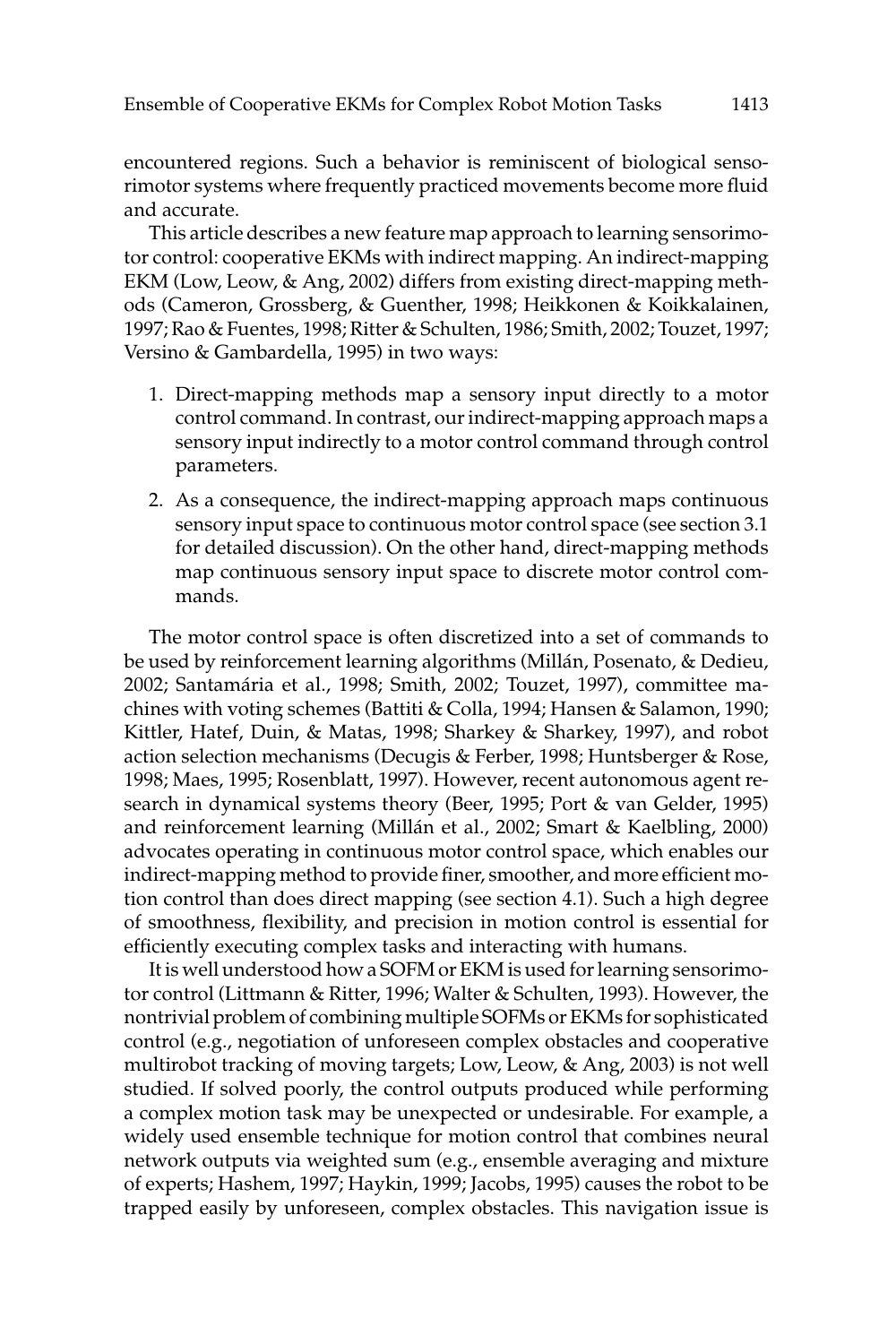central to the robotics community as it is often encountered during robot motion in a real-world environment (Kim & Khosla, 1992; Koren & Borenstein, 1991; Rimon & Koditschek, 1992). Note that such a problem will arise even when SOFMs or EKMs are utilized in the weighted-sum ensemble (see section  $4.2$ ).

To solve this robot motion problem, we propose a new ensemble approach called cooperative EKMs. The cooperation and competition of multiple EKMs (Low, Leow, & Ang, 2003) that self-organize in the same manner can enable a nonholonomic mobile robot to negotiate unforeseen, concave, and closely spaced obstacles (see section 4.2). In contrast, a robot controlled by weighted-sum ensemble (Low, Leow, & Ang, 2002) may fail in such tasks even though the networks also use continuous motor control space (see section 4.2). Before proceeding to the details of cooperative EKMs, we will discuss some related work.

#### 2 Related Work

In an MLP, all the training data are used to fit a single global model or representation. Therefore, during learning, all the network weights are susceptible to negative interference that may arise due to dynamically changing data distributions (Schaal & Atkeson, 1998). On the other hand, an EKM fits localized regions of data rather than the entire region of interest into local models or representations, thus localizing the effects of interference. Consequently, learning of a single new training datum affects fewer network weights in an EKM than in a MLP (Atkeson, Moore, & Schaal, 1997; Martinetz et al., 1990). The cost of training in an EKM is kept small by imposing a topology among the neurons such that each learning step involves a subset of neighboring neurons. Initially, the subsets are chosen large, resulting in rapid learning of the coarse sensorimotor mapping. As learning progresses, the size of the subsets is gradually reduced to refine the mapping more and more locally. This strategy allows computationally efficient and accurate training of many neurons and facilitates scaling up the EKM to a larger number of neurons for improved accuracy. An EKM also uses a smaller proportion of network weights for motor control prediction and has been reported to achieve more precise robot positioning than an MLP (Gorinevsky & Connolly, 1994; Jansen, van der Smagt, & Groen, 1995; van der Smagt, Groen, & van het Groenewoud, 1994). However, like other local model networks, an EKM suffers from the curse of dimensionality. That is, the proportion of training data lying within a fixed-radius neighborhood of a point decreases exponentially with an increasing number of dimensions of the input space.

Basis function network (BFN) is another type of local model network like EKM. However, it is architecturally different from EKM in that each incoming sensory input is reduced to activation strengths by basis functions, which are linearly mapped to a corresponding control output. To do so, the output weights of all BFN neurons are required in predicting the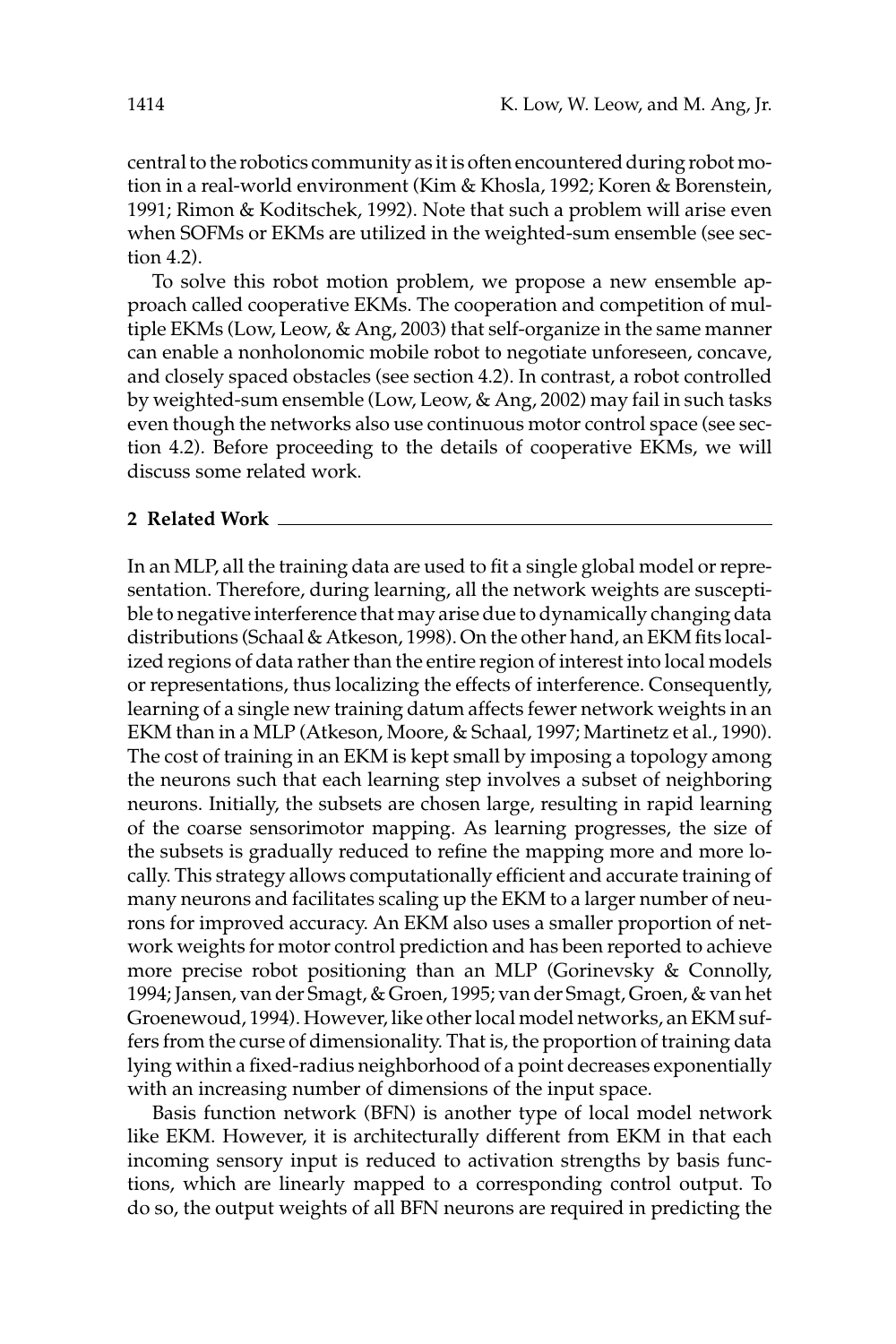target-reaching motion. In contrast, the EKM uses only the winning neuron's output weights to map each sensory input to a control output (see section 3.1). During network learning, BFN updates all its output weights with each training datum. On the other hand, only the output weights of the winning neuron and its neighbors in the EKM are updated (see section 3.5). As such, BFN may experience much more interference during online learning than an EKM would.

Our indirect-mapping EKM resembles the EKM models of (Littmann and Ritter (1996) and Walter and Schulten (1993), which utilize locally linear mappings. In their models, each neuron stores both the motor control vector and the matrix of motor control parameters as output weights (see equation 3.1). On the other hand, each neuron in the indirect-mapping EKM stores only the matrix of motor control parameters. In the context of our article, their EKM models and indirect-mapping EKM, respectively, use 1800 and 1350 parameters in a network of  $15 \times 15$  neurons (see Table 1). The extra parameters employed by their models are not necessary in achieving good target-reaching performance, as demonstrated by the indirectmapping EKM in this letter (see section 4.1). Furthermore, we have shown that training the control parameters with recursive least squares enables faster convergence and better performance compared to gradient descent. Their EKM models (Littmann & Ritter, 1996; Walter & Schulten, 1993) have used gradient descent only to learn the control parameters.

It is typical for a robot to require a very large number of training data for accurate sensorimotor learning. The collection of these data for off-line training is a very difficult and tedious, if not impossible, task. Therefore, online learning is preferred over off-line to eliminate the need to store these data and avoid running complex batch training algorithms such as support vector machines (Schaal, Atkeson, & Vijayakumar, 2002). Hence, our focus in this article is on online learning.

Walter and Ritter (1996) have proposed an ensemble of multiple SOFMs called hierarchical PSOM (parameterized self-organizing maps) for learning sensorimotor control of the robot arm under different system contexts. PSOM is a variant of SOFM that can learn with a small set of training data and still achieve good accuracy. To be able to do so, PSOM performs interpolation on a continuous mapping manifold using a small set of predefined, data-independent basis functions and weight vectors constructed directly from the data samples. To ensure good interpolation, the data samples have to be topologically ordered to form the weight vectors. Furthermore, the minimization of the distance function in SOFM algorithm (see equation 3.2) turns into a continuous search problem for PSOM due to its continuous manifold. For hierarchical PSOM, each PSOM is trained separately, resulting in different weight values for different PSOMs. In contrast, for our cooperative EKMs, all EKMs are trained simultaneously to obtain the same input weight values (see section 3.5). Moreover, training of our EKMs is performed online rather than off-line, as is the case for PSOM.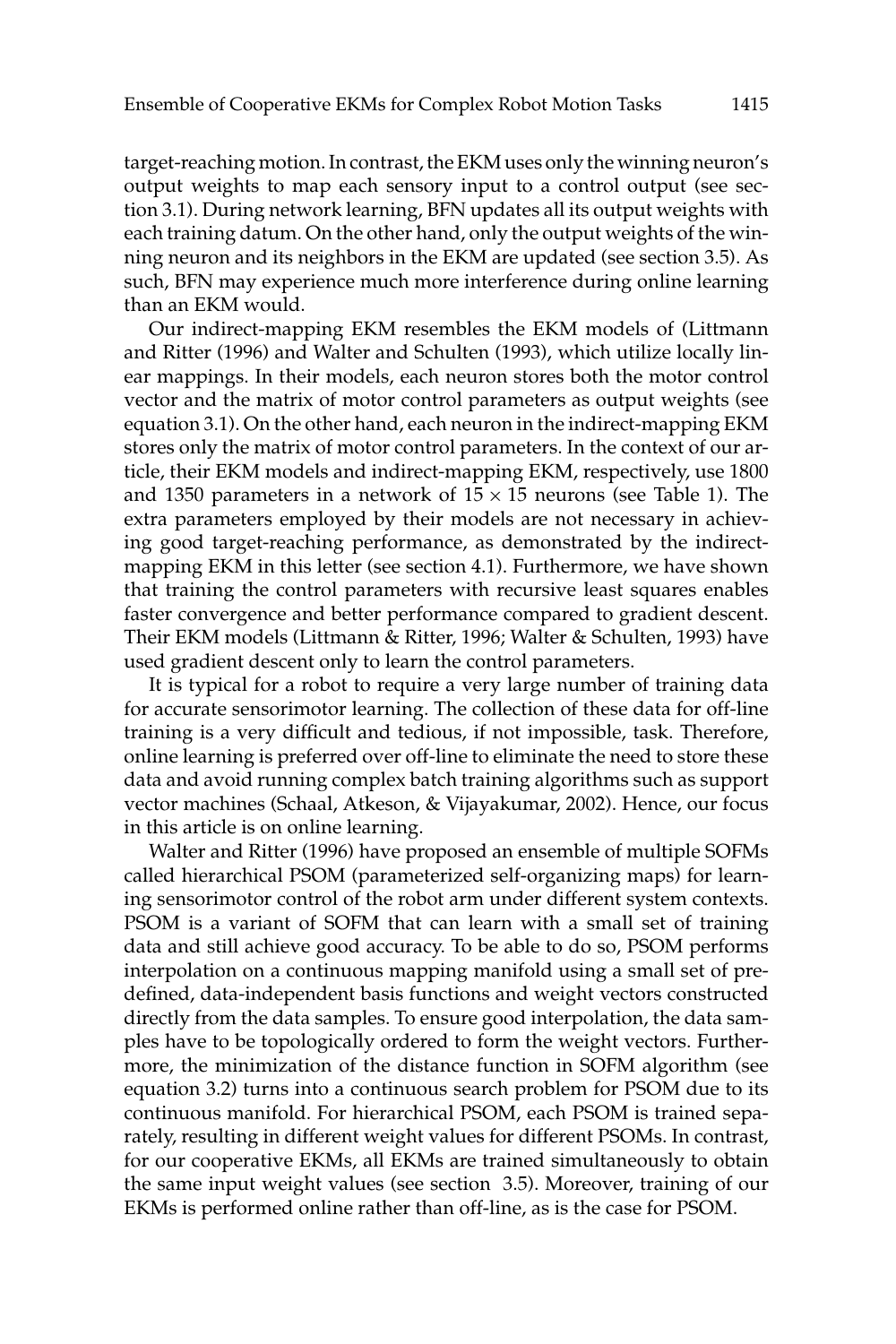In the absence of precise quantitative error signals for training, reinforcement learning algorithms can be used if qualitative feedback signals are available. Nevertheless, they suffer from problems of generalization and continuity. Many reinforcement learning methods encode discrete sensory states and motor commands (Dietterich, 2000; Mahadevan & Connell, 1992; Rohanimanesh & Mahadevan, 2003), which cannot apply directly to the continuous sensorimotor domains of the real-world control tasks. A priori discretization of the continuous space may introduce hidden states and weak generalization, if done poorly. By combining with function approximators (e.g., MLP or feature map) that are capable of generalizing across continuous sensory input and motor control output spaces (Baird, 1995; Gross, Stephan, & Krabbes, 1998; Millán et al., 2002; Santamária et al., 1998; Smart & Kaelbling, 2000; Smith, 2002; Touzet, 1997), this limitation can be overcome. However, generalizing with function approximators does not guarantee that the algorithms will learn to produce continuous motor commands that vary smoothly and accurately in response to continuous changes in sensory state. In effect, some reinforcement learning algorithms (Millán et al., 2002; Santamária et al., 1998; Smith, 2002; Touzet, 1997) that are combined with function approximators map from continuous sensory input space to discrete motor control commands, which is exactly what the direct-mapping EKM does (see section 3.1). The drawbacks of such a continuity problem will be demonstrated in section 4.1. To resolve this problem, some methods (Baird, 1995; Gross et al., 1998; Smart & Kaelbling, 2000) map to continuous motor control space but are burdened by very slow iterative search for the optimal action.

#### 3 Ensemble of Cooperative EKMs \_

**3.1 Overview.** An EKM is a neural network that extends Kohonen's (2000) SOFM. Its self-organization of the input space is similar to Voronoi tessellation such that each tessellated region is encoded by the input weights of an EKM neuron. In addition to encoding a set of input weights that selforganize the sensory input space, the EKM neurons also produce outputs that vary with the incoming sensed inputs. The EKMs described in this article adopt an egocentric representation of the sensory input vector:  $\mathbf{u}(t)$  =  $\{\alpha, d\}^T$ , where  $\alpha$  and  $d$  are the direction and the distance of a target location relative to the robot's current location and heading. At the goal state at time  $T$ ,  $\mathbf{u}(T) = (\alpha, 0)^T$  for any  $\alpha$ .

In many proposed EKMs (Cameron et al., 1998; Heikkonen & Koikkalainen, 1997; Rao & Fuentes, 1998; Ritter & Schulten, 1986; Smith, 2002; Touzet, 1997; Versino & Gambardella, 1995), each sensory input u is mapped directly to a motor control command c. In such a directmapping EKM (see Figure 1A), each neuron *i* has a sensory weight vector  $\mathbf{w}_i = (\alpha_i, d_i)^T$  that encodes a tessellated region in U centered at  $\mathbf{w}_i$ . It also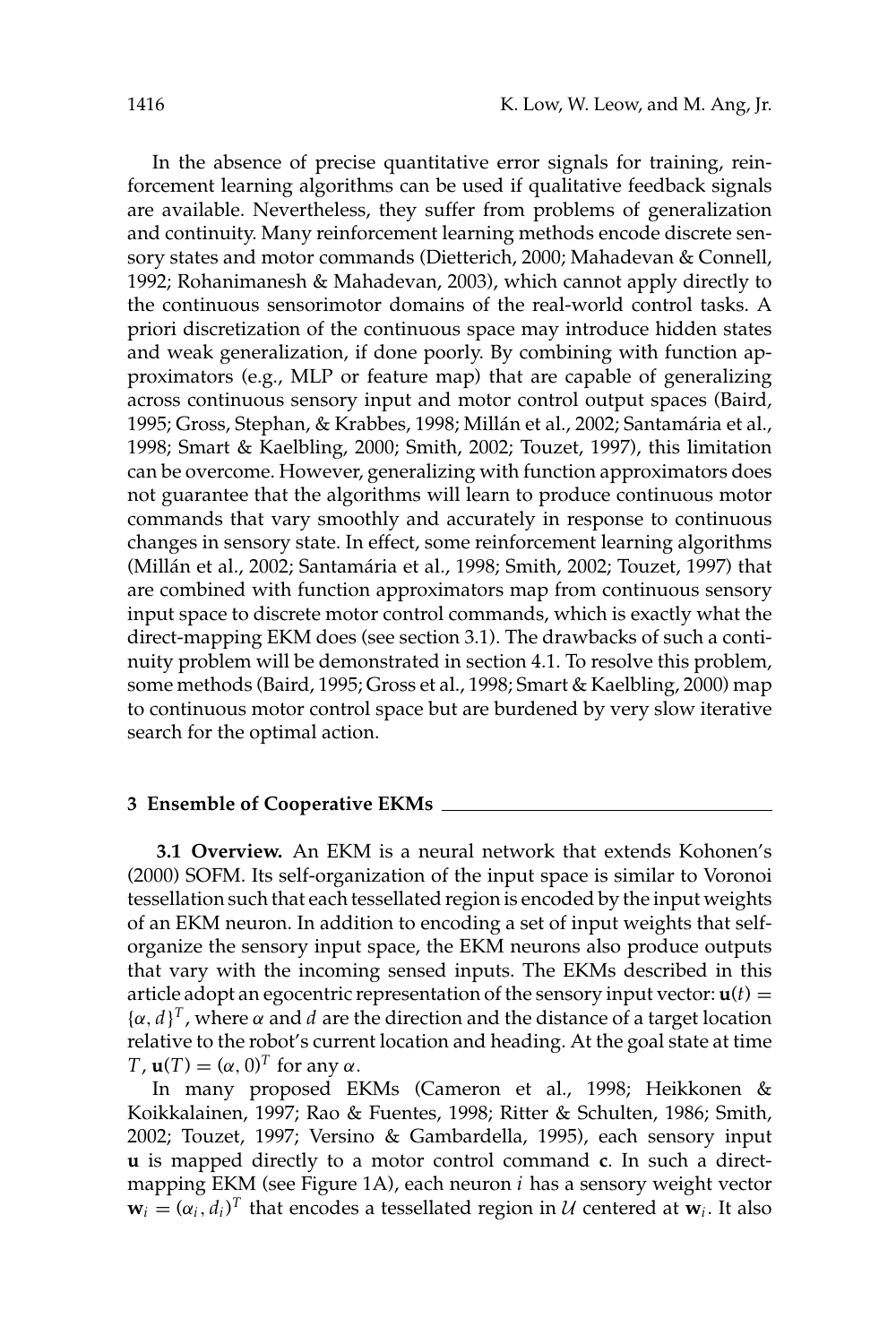

Figure 1: EKM architectures. (A) Neurons of a direct-mapping EKM map the sensory input space  $U$  directly to discretized points in the motor control space  $C.$  (B) Neurons of an indirect-mapping EKM map the sensory input space  $U$ indirectly to the continuous motor control space  $C$  through the control parameter space M. It resembles the EKM model of Walter and Schulten (1993), which stores both motor control vectors and matrices of control parameters as output weights. The indirect-mapping EKM stores only matrices of control parameters as output weights.

has a weight vector  $c_i$  that encodes the motor control outputs produced by the neuron. With an incoming sensory input  $\mathbf{u}$ , the winning neuron  $s$ is determined such that its sensory weight vector  $w_s$  is nearest to **u** (see equation 3.2). This winning neuron s outputs its motor control vector  $c_s$  to move the robot (see Figure 1A). Note that any incoming sensory input u that lies within the tessellated region encoded by  $w_s$  will produce the same motor control vector  $c_s$ .

If sensorimotor control is a linear problem, then the motor control vector c would be related to the sensory input vector **u** by the linear equation

$$
c = Mu, \tag{3.1}
$$

where M is a matrix of motor control parameters. The control problem would be reduced to one of determining  $\overline{M}$  from the training samples.

In practice, however, sensorimotor coordination is typically a nonlinear problem because a real motor takes a finite but nonzero amount of time to accelerate or decelerate in order to change speed. This problem is exacerbated in nonholonomic robots. A nonholonomic robot has restrictions in the way it can move due to kinematic or dynamic constraints such as limited turning abilities or momentum at high velocities (e.g., a car) (Arkin, 1998). Hence, a nonholonomic robot is much harder to control and to achieve smooth motion than a holonomic robot (Russell & Norvig, 1995).

To solve the nonlinear problem, our indirect-mapping EKM (Low, Leow, & Ang, 2002) is trained to partition the sensory input space  $U$  into locally linear regions. Each neuron  $i$  in the EKM has a sensory weight vector  $w_i$  similar to that of a neuron in the direct-mapping EKM. However, unlike the directmapping approach, the output weights of neuron  $i$  represent control parameters  $\overrightarrow{M_i}$  in the parameter space  $\overrightarrow{M}$  (see Figure 1B) instead of the motor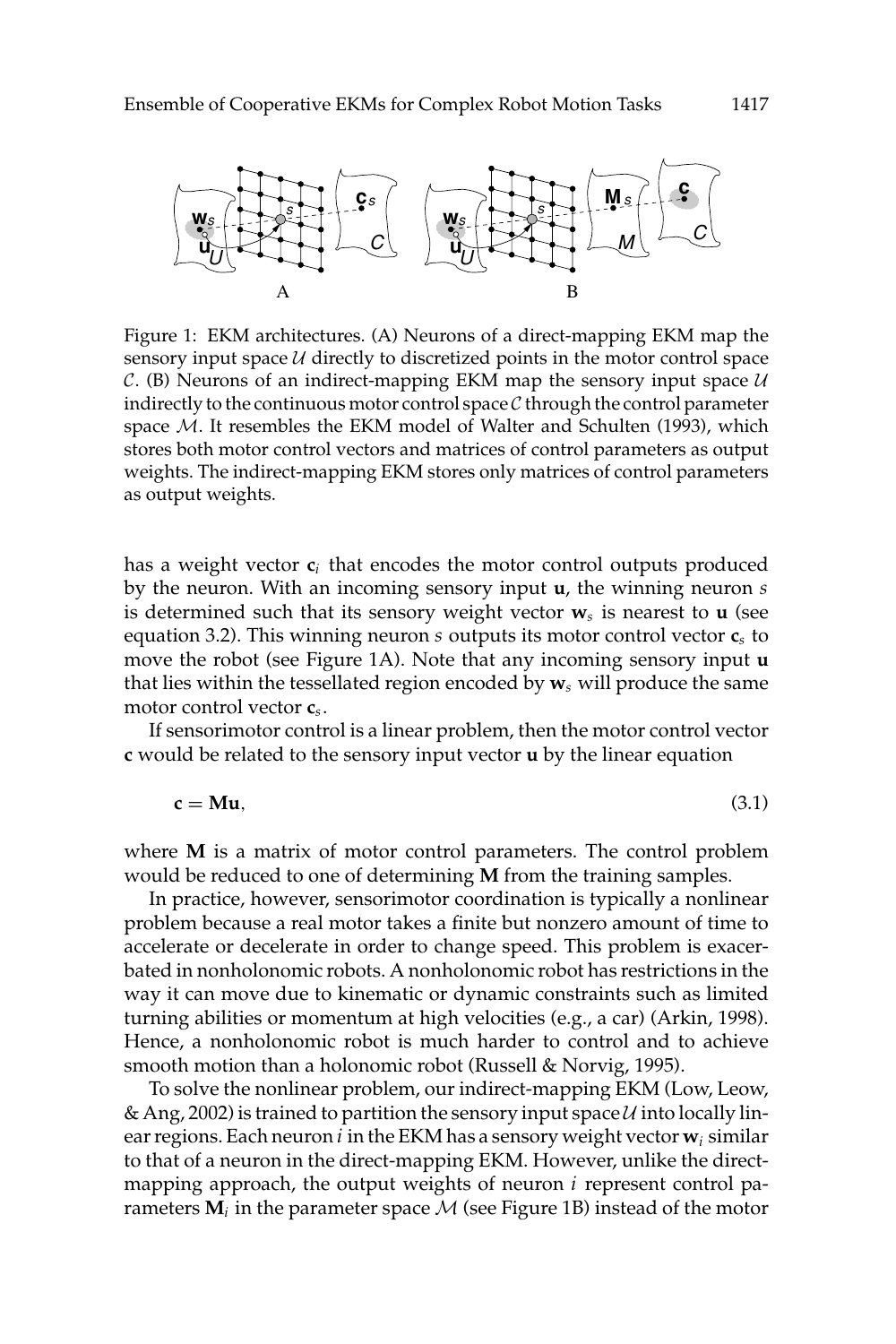

Figure 2: Framework of cooperative EKMs.

control vector  $c_i$ . The control parameter matrix  $M_i$  is mapped to the actual motor control vector c by the linear model of equation 3.1.

To elaborate, the direct-mapping approach maps all the sensory inputs  $\bf{u}$  in a tessellated region in the sensory input space  $\mathcal{U}$ , represented by a neuron s, to the same discrete point  $c_s$  in the motor output space  $C$ , that is,  $c = c_s$ . Thus, only a small number of points in C are represented by the neurons' outputs (i.e., C is very sparsely sampled). In contrast, our indirectmapping approach maps each  $\bf{u}$  in a local region in  $\cal{U}$  to a different point c in  $\mathcal C$  through equation 3.1. Since this mapping is linear and continuous, the indirect-mapping approach maps a region in  $U$  to a region in  $C$  (see Figure 1B). This method permits finer, smoother, and more efficient sensorimotor control of the robot's target-reaching motion compared to the direct-mapping approach (see section 4.1).

Cooperative EKMs (Low, Leow, & Ang, 2003) are implemented by connecting an ensemble of EKMs into three modules: target reaching, obstacle avoidance, and neural integration (see Figure 2). The target localization EKM in the target-reaching module is activated by the presence of a target within the robot's target-sensing range. The EKM receives a sensed target location and outputs corresponding excitatory signals to the motor control EKM in the neural integration module at and around the locations of the sensed target.

The obstacle localization EKMs in the obstacle avoidance module are activated by the presence of obstacles within the robot's obstacle-sensing range. Each EKM receives a sensed obstacle location and outputs corresponding inhibitory signals to the motor control EKM in the neural integration module at and around the locations of the sensed obstacles.

The motor control EKM in the neural integration module serves as the sensorimotor interface, which integrates the activity signals from the EKMs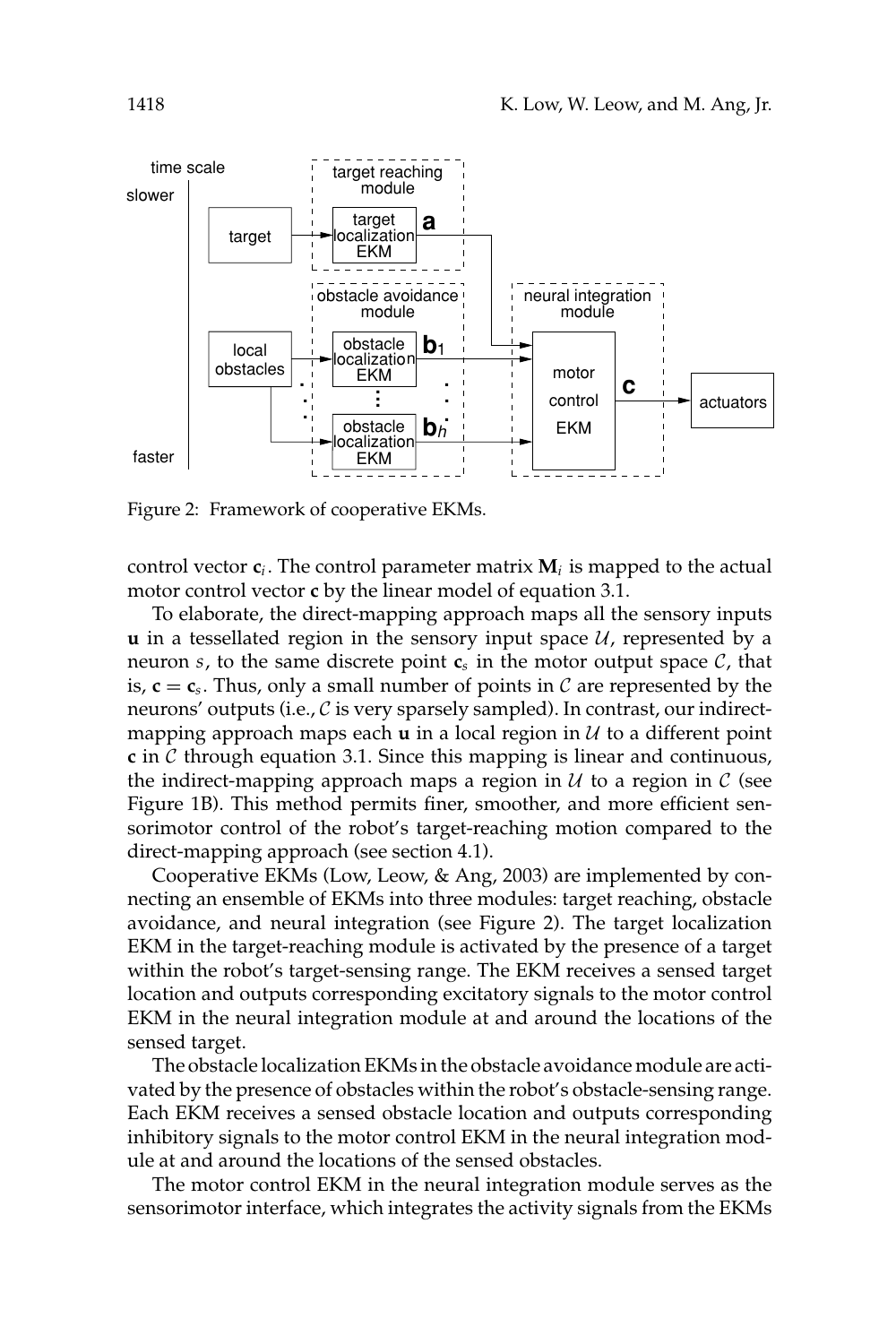for cooperation and competition to produce an appropriate motor signal to the actuators. This motor signal allows a robot to approach a target and negotiate obstacles.

The cooperative EKM's framework allows the modules to operate asynchronously at different rates, which is the key to preserving reactive capabilities. For example, the target-reaching module operates at about 256 ms between servo ticks while the obstacle avoidance module can typically operate faster at intervals of 128 ms. The neural integration module is activated as and when neural activities are received.

3.2 Target Reaching. The target-reaching module uses the target localization EKM to self-organize the sensory input space  $U$ . Each neuron  $i$  in the EKM has a sensory weight vector  $\mathbf{w}_i = (\alpha_i, d_i)^T$  that encodes a region in  $U$  centered at  $w_i$ . Based on each incoming sensory input **u** of the target location, the target localization EKM outputs excitatory signals to the motor control EKM in the neural integration module (see section 3.4).

3.2.1 Target Localization. The target localization EKM is activated as follows. Given a sensory input **u** of a target location:

1. Determine the winning neuron s in the target localization EKM. The winning neuron s is the one whose sensory weight vector  $w_s =$  $(\alpha_s, d_s)^T$  is nearest to the input  $\mathbf{u} = (\alpha, d)^T$ :

$$
D(\mathbf{u}, \mathbf{w}_s) = \min_{i \in \mathcal{A}(\alpha)} D(\mathbf{u}, \mathbf{w}_i). \tag{3.2}
$$

The difference  $D(\mathbf{u}, \mathbf{w}_i)$  is a weighted difference between **u** and  $\mathbf{w}_i$ ,

$$
D(\mathbf{u}, \mathbf{w}_i) = \beta_\alpha (\alpha - \alpha_i)^2 + \beta_d (d - d_i)^2, \tag{3.3}
$$

where  $\beta_{\alpha}$  and  $\beta_d$  are constant parameters. The minimum in equation 3.2 is taken over the set  $\mathcal{A}(\alpha)$  of neurons encoding very similar angles as  $\alpha$ :

$$
|\alpha - \alpha_i| \le |\alpha - \alpha_j|, \quad \text{for each pair } i \in \mathcal{A}(\alpha), j \notin \mathcal{A}(\alpha). \tag{3.4}
$$

In other words, direction has priority over distance in the competition between EKM neurons. This method allows the robot to quickly orientate itself to face the target while moving toward it. An EKM contains a limited set of neurons, each of which has a sensory weight vector  $w_i$  that encodes a point in the sensory input space  $U$ . The region in  $U$  that encloses all the sensory weight vectors of these neurons is called the local workspace  $\mathcal{U}'$ . Even if the target falls outside  $\mathcal{U}'$ , the nearest neuron can still be activated (see Figure 3A).

2. Compute output activity  $a_i$  of neuron i in the target localization EKM:

$$
a_i = G_a(\mathbf{w}_s, \mathbf{w}_i). \tag{3.5}
$$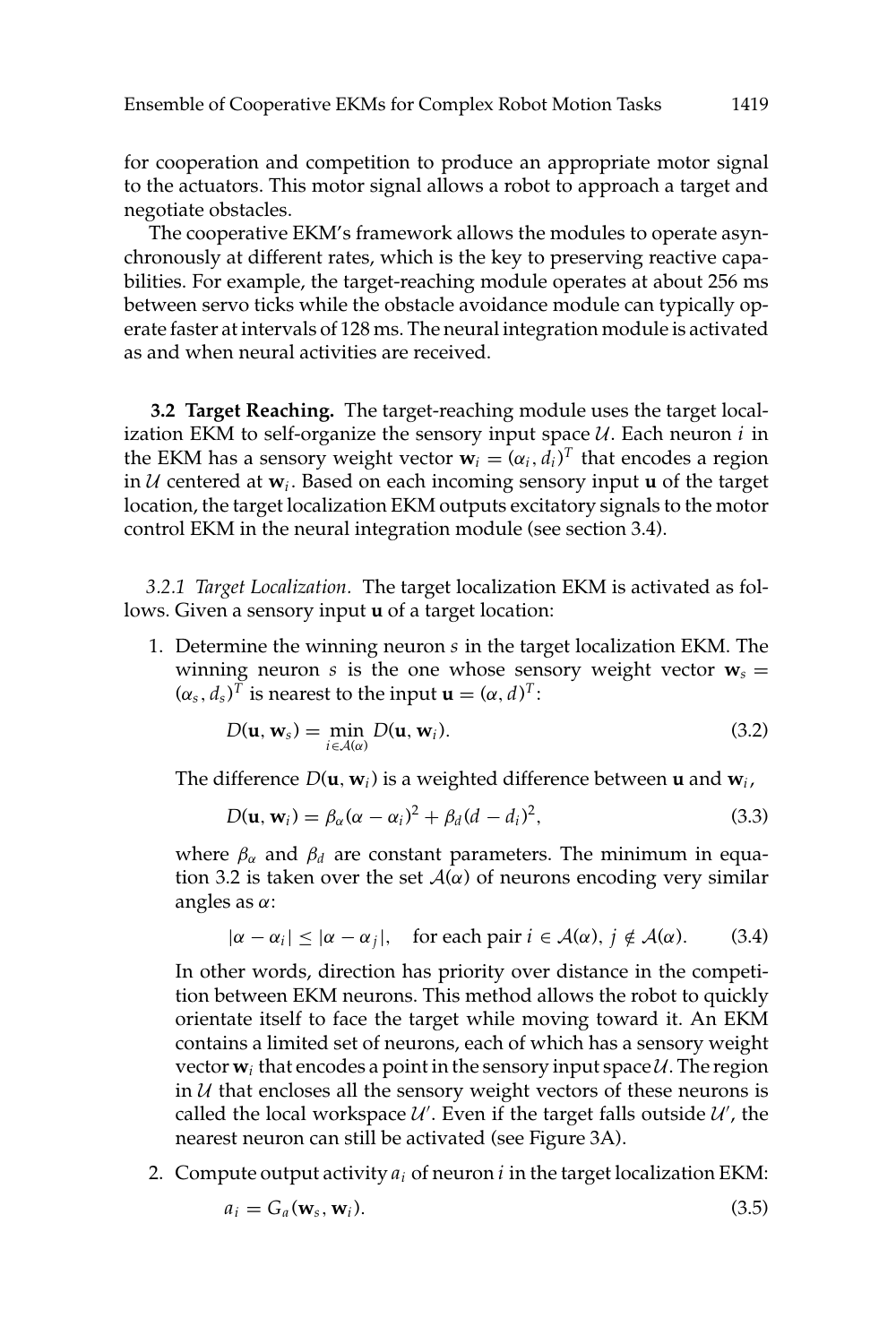

Figure 3: Conceptual description of cooperative EKMs. (A) In response to the target  $\oplus$ , the nearest neuron (black dot) in the target localization EKM (ellipse) of the robot (gray circle) is activated. (B) The activated neuron produces a target field (dotted region) in the motor control EKM. (C) Three of the robot's sensors detect obstacles and activate three neurons (crosses) in the obstacle localization EKMs, which produce the obstacle fields (dashed ellipses). (D) Subtraction of the obstacle fields from the target field results in the neuron at  $\Delta$  to become the winner in the motor control EKM, which moves the robot away from the obstacle.

The function  $G_a$  is an elongated gaussian:

$$
G_a(\mathbf{w}_s, \mathbf{w}_i) = \exp\left(-\frac{(\alpha_s - \alpha_i)^2}{2\sigma_{aa}^2} - \frac{(d_s - d_i)^2}{2\sigma_{ad}^2}\right).
$$
 (3.6)

Parameter  $\sigma_{ad}$  is much smaller than  $\sigma_{a\alpha}$ , making the gaussian distance sensitive and angle insensitive. These parameter values elongate the gaussian along the direction perpendicular to the target direction  $\alpha_s$ (see Figure 3B). This elongated gaussian is the target field, which plays an important role in overcoming concave obstacles. The effects of these parameters on the robot's target-reaching capabilities will be examined in section 4.2.

The output activities of the neurons in the target localization EKM are aggregated in the motor control EKM to produce a motion that moves the robot toward the target. This will be explained in section 3.4. In the next section, we present the obstacle localization EKMs, which are activated in a similar manner as the target localization EKM.

3.3 Obstacle Avoidance. The obstacle avoidance module uses obstacle localization EKMs. The robot has  $h$  directed distance sensors around its body for detecting obstacles. Hence, each activated sensor encodes a fixed direction  $\alpha_i$  and a variable distance  $d_i$  of the obstacle relative to the robot's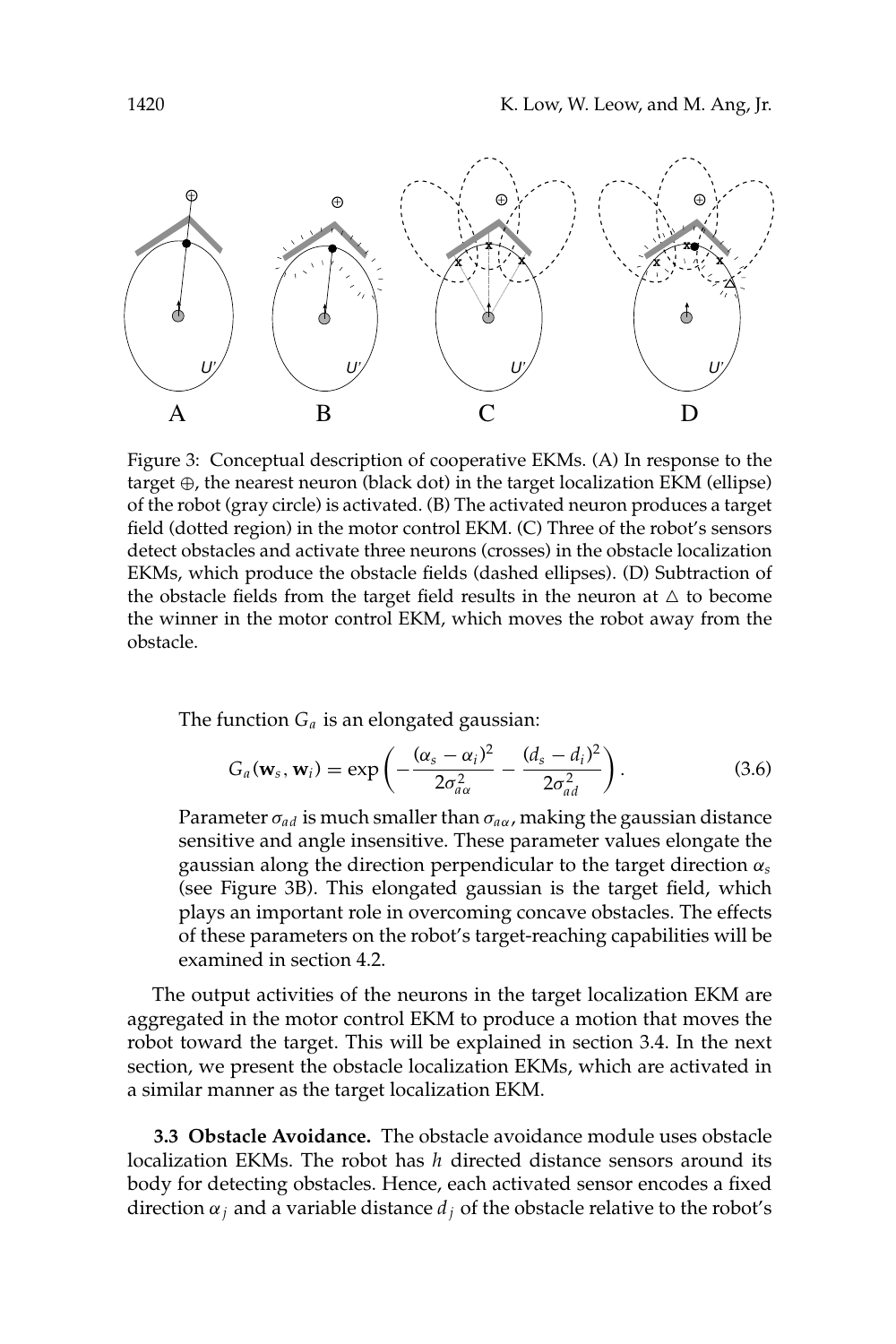heading and location. Each sensor's input  $\mathbf{u}_j = (\alpha_j, d_j)^T$  induces an obstacle localization EKM. Note that each distance sensor (e.g., laser) can only reflect the nearest obstacle in its sensing direction. Hence, the number of obstacle localization EKMs that are activated does not depend on the number of obstacles but, rather, on the number of distance sensors. The obstacle localization EKMs have the same number of neurons and input weight values as the target localization EKMs; that is, each neuron  $i$  in the obstacle localization EKM has the same input weight vector  $w_i$  as the neuron  $i$  in the target localization EKM. The EKM's output inhibitory signals to the motor control EKM in the neural integration module (see section 3.4).

3.3.1 Obstacle Localization. The obstacle localization EKMs are activated as follows: For each sensory input  $\mathbf{u}_i$ ,  $j = 1, ..., h$  (i.e., h distance sensors):

- 1. Determine the winning neuron  $s$  in the  $j$ th obstacle localization EKM. The obstacle localization EKM is activated in the same manner as step 1 of target localization (see section 3.2).
- 2. Compute output activity  $b_i$  of neuron i in the jth obstacle localization EKM:

$$
b_i = G_b(\mathbf{w}_s, \mathbf{w}_i), \tag{3.7}
$$

where

$$
G_b(\mathbf{w}_s, \mathbf{w}_i) = \exp\left(-\frac{(\alpha_s - \alpha_i)^2}{2\sigma_{ba}^2} - \frac{(d_s - d_i)^2}{2\sigma_{bd}^2(d_s, d_i)}\right)
$$
  
\n
$$
\sigma_{bd}(d_s, d_i) = \begin{cases} 2.475 & \text{if } d_i \ge d_s \\ 0.02475 & \text{otherwise.} \end{cases}
$$
\n(3.8)

The function  $G_b$  is a gaussian stretched along the obstacle direction  $\alpha_s$  so that motor control EKM neurons beyond the obstacle locations are also inhibited to indicate inaccessibility (see Figure 3C). If no obstacle is detected,  $G_b = 0$ . In the presence of an obstacle, the neurons in the obstacle localization EKMs at and near the obstacle locations will be activated to produce obstacle fields. The neurons nearest to the obstacle locations have the strongest activities. The effects of the parameters  $\sigma_{bd}$  and  $\sigma_{ba}$  on the robot's obstacle avoidance capabilities will be investigated in section 4.2.

3.4 Neural Integration and Motor Control. The neural integration module uses a motor control EKM to integrate the activities from the neurons in the target and obstacle localization EKMs. The motor control EKM has the same number of neurons and input weight values as the target and robot localization EKMs.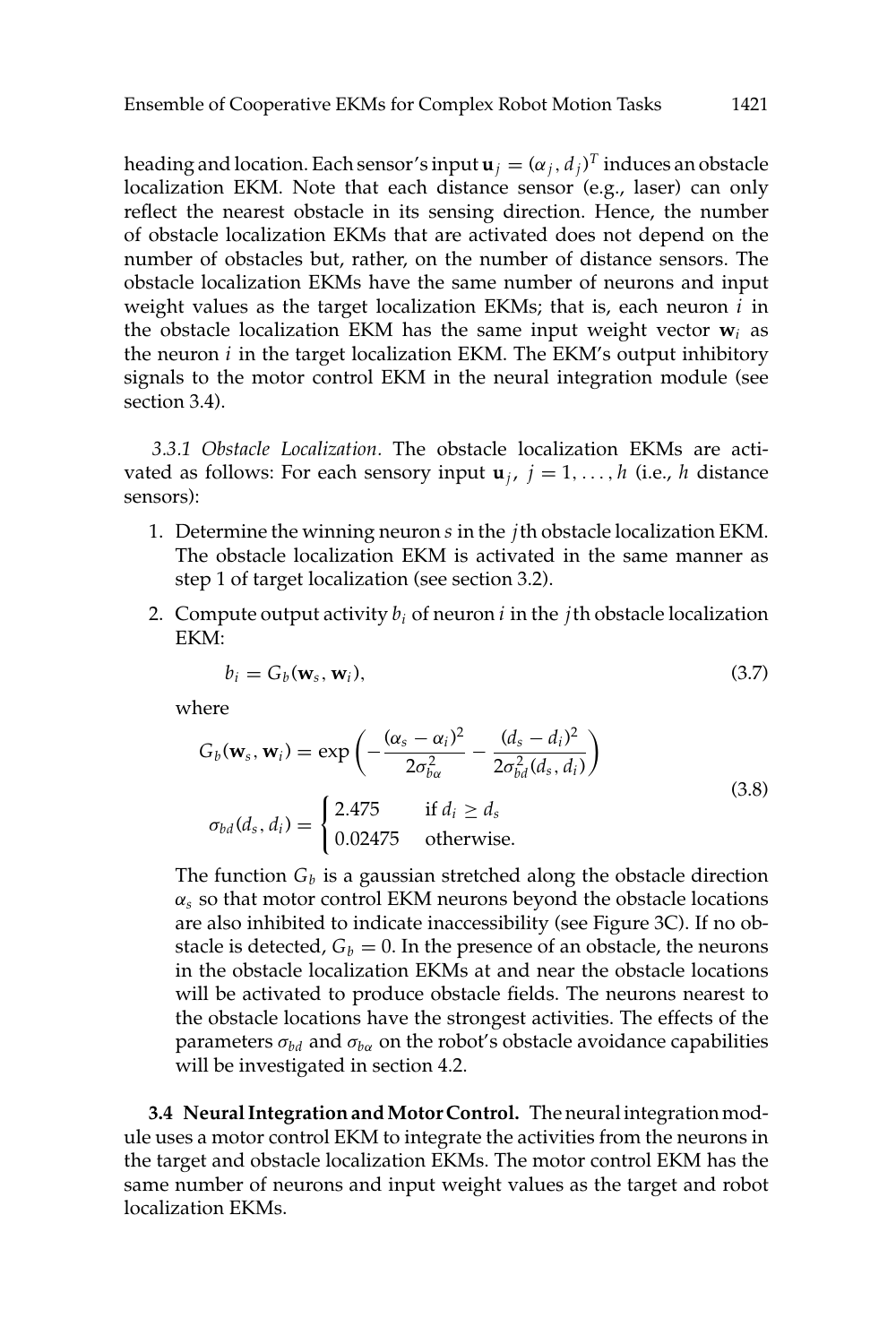- 3.4.1 Neural Integration. The neural integration is performed as follows:
- 1. Compute activity  $e_i$  of neuron i in the motor control EKM,

$$
e_i = a_i - \sum_{j=1}^h b_{ji},\tag{3.9}
$$

where  $a_i$  is the excitatory input from neuron  $i$  of the target localization EKM (see section 3.2) and  $b_{ii}$  is the inhibitory input from neuron *i* of the *i*th obstacle localization EKM (see section 3.3).

2. Determine the winning neuron  $k$  in the motor control EKM. Neuron  $k$  is the one with the largest activity:

$$
e_k = \max_i e_i. \tag{3.10}
$$

3.4.2 Motor Control. The motor control EKM also has a set of output weights, which encode the outputs produced by the neuron. However, unlike existing direct-mapping methods (Cameron et al., 1998; Heikkonen & Koikkalainen, 1997; Rao & Fuentes, 1998; Ritter & Schulten; 1986; Smith, 2002; Touzet, 1997; Versino & Gambardella, 1995), the output weights of neuron  $i$  of the motor control EKM represent control parameters  $M_i$  in the parameter space M instead of the actual motor control vector (see Figure 1). The control parameter matrix  $M_i$  is mapped to the actual motor control vector c by a linear model (see equation 3.11).

With indirect-mapping EKM, motor control is performed as follows: Compute motor control vector c,

$$
\mathbf{c} = \begin{cases} \mathbf{M}_k \mathbf{u} & \text{if } |\mathbf{M}_k \mathbf{u}| \le \mathbf{c}^* \text{ and } k = s \\ \mathbf{M}_k \mathbf{w}_k & \text{otherwise,} \end{cases}
$$
(3.11)

where s is the winning neuron in the target localization EKM, and  $M_k$  and  $\mathbf{w}_k$  are, respectively, the control parameter matrix and sensory weight vector of the winning neuron  $k$  in the motor control EKM (step 2 of Neural Integration). The constant vector  $c^*$  denotes the upper limit of physically realizable motor control signal. For instance, for the Khepera robots, c consists of the motor speeds  $v_l$  and  $v_r$  of the robot's left and right wheels. In this case, we define  $\mathbf{c} \leq \mathbf{c}^*$  if  $v_l \leq v_l^*$  and  $v_r \leq v_r^*$ . Note that if  $\mathbf{c}$  is beyond  $\mathbf{c}^*$ , simply saturating the wheel speeds does not work. For example, if the target is far away and not aligned with the robot's heading, then saturating both wheel speeds only moves the robot forward. Without correcting the robot's heading, the robot will not be able to reach the target. Hence, the winning neuron's input weights  $w_k$  are used to generate the physically realizable motor control output. This motor control would be the best substitution for the sensory input **u** because  $w_k$  is closest to **u** compared to other weights  $\mathbf{w}_i, i \neq k.$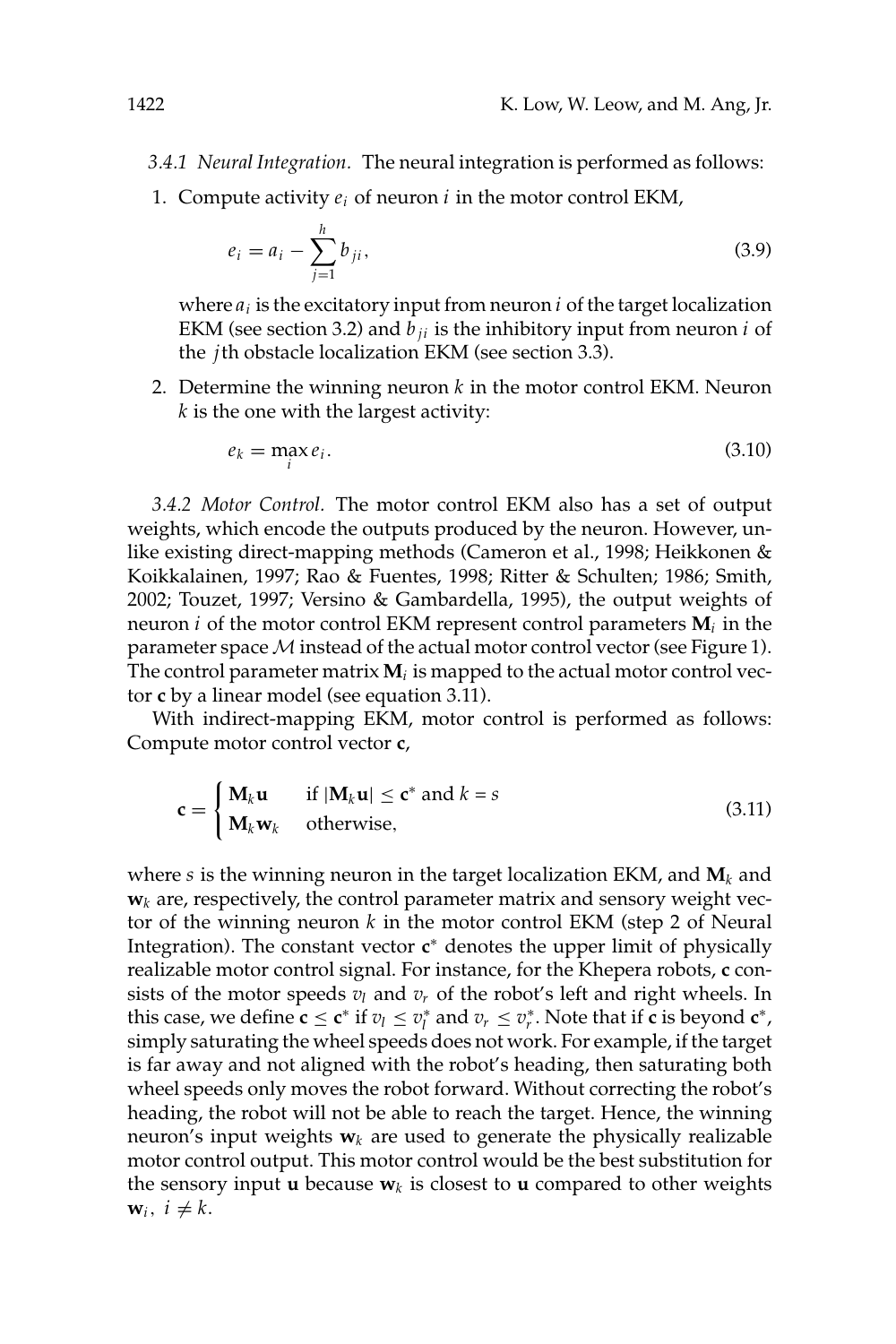

Figure 4: Output activities of neurons in (A) target localization EKM, (B) obstacle localization EKM activated by distance sensor at  $-\pi/6$  radian, (C) obstacle localization EKM activated by distance sensor at 0 radian, (D) obstacle localization EKM activated by distance sensor at  $\pi/6$  radian, (E) obstacle localization EKMs combined, and (F) localization EKMs combined during neural integration. Each dot denotes the sensory weights  $\mathbf{w}_i = (\alpha_i, d_i)^T$  of a neuron. A darker dot implies that the neuron has a stronger output activity. A lighter dot implies the opposite.

In activating the motor control EKM (see Figure 3D), the obstacle fields are subtracted from the target field (see equation 3.9). If the target lies within the obstacle fields, the activation of the motor control EKM neurons close to the target location will be suppressed. Consequently, another neuron at a location that is not inhibited by the obstacle fields becomes most highly activated (see Figure 3D). This neuron produces a control parameter that moves the robot away from the obstacle. While the robot moves around the obstacle, the target and obstacle localization EKMs are continuously updated with the current locations and directions of the target and obstacles. Their interactions with the motor control EKM produce fine, smooth, and accurate motion control of the robot to negotiate the obstacle and move toward the target until it reaches the goal state  $\mathbf{u}(T)$  at time step T.

Figure 4 shows the output activities of the neurons in different EKMs produced in response to the environment setup depicted in Figure 3. In Figure 4A, the output activities of the neurons in the target localization EKM form the target field (see Figure 3B). Since the neuron at  $d = 0.16$  m and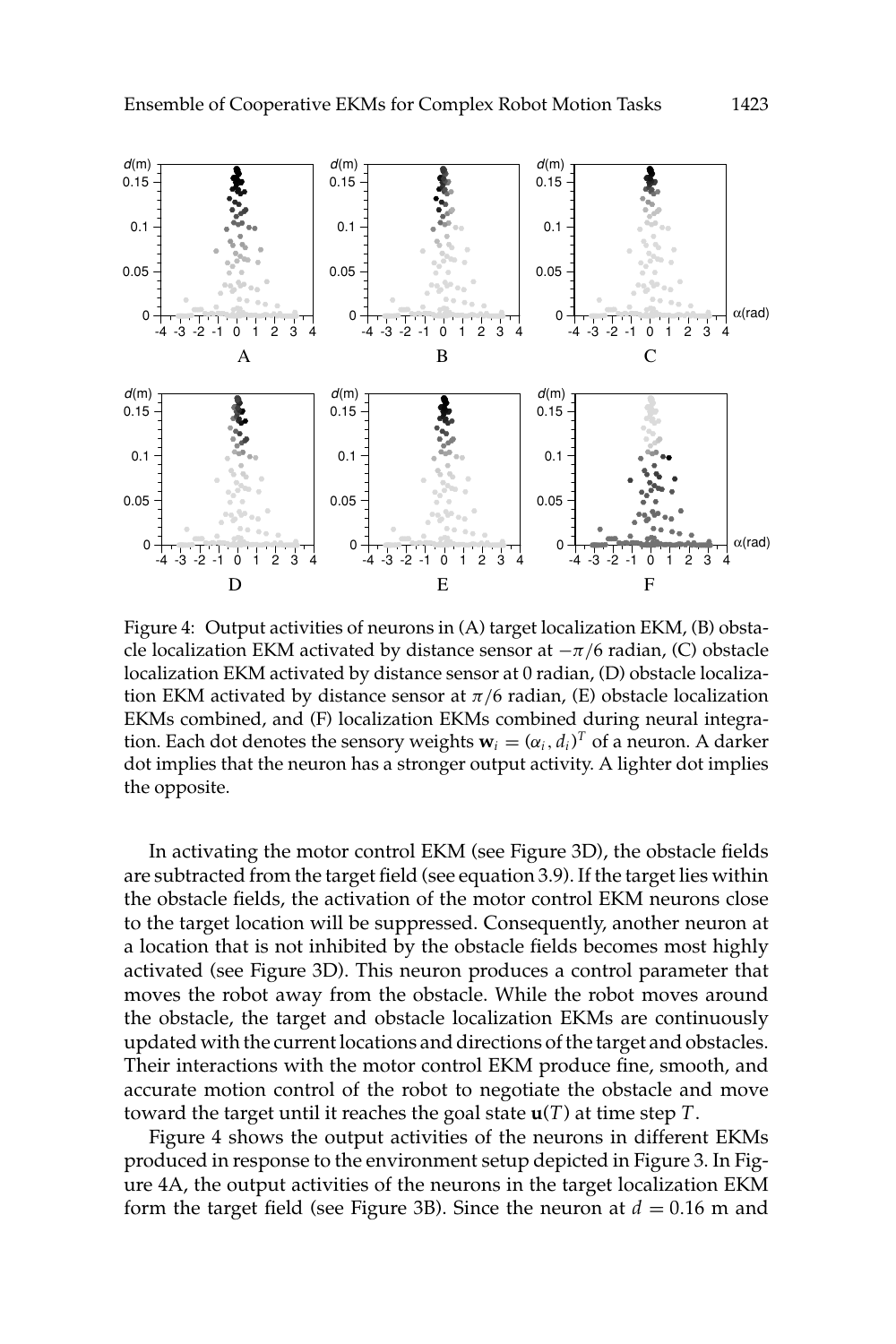$\alpha$  = 0.1 radian (darkest dot in Figure 4A) is closest to the target location, it is most strongly activated and thus produces the highest output activity. This neuron corresponds to the black dot in Figure 3B. Its neighboring neurons also produce relatively strong output activities to form the target field used in overcoming the concave obstacle. The obstacle localization EKMs shown in Figures 4B, 4C, and 4D are activated by distance sensors positioned at  $-\pi/6$ , 0, and  $\pi/6$  radian, respectively. For each EKM induced by a sensor, the neuron that is closest to its sensed obstacle becomes most strongly activated. These activated neurons are at  $d = 0.132$  m and  $\alpha = -0.4$  radian (darkest dot in Figure 4B),  $d = 0.165$  m and  $\alpha = 0$  radian (darkest dot in Figure 4C), and  $d = 0.139$  m and  $\alpha = 0.4$  radian (darkest dot in Figure 4D). They correspond to the three crosses in Figure 3C. Figure 4E shows the combined output activities of the neurons in the obstacle localization EKMs, which form the obstacle fields (see Figure 3C). Since the target lies within the obstacle fields, the strong excitatory activities from the target localization EKM neurons that are close to the target location will be suppressed. As a result, another neuron at  $d = 0.098$  m and  $\alpha = 0.9$  radian (darkest dot in Figure 4F) that is not inhibited by the obstacle fields becomes most strongly activated in the motor control EKM. This neuron corresponds to  $\triangle$  in Figure 3D. It produces a control parameter that enables the robot to negotiate the concave obstacle.

Recall that the various modules run asynchronously at different rates (see section 3.1). In particular, the obstacle avoidance module runs at a faster rate than the target-reaching module. During neural integration, the localization EKMs remain activated until they are updated asynchronously at the next sensing cycle. So, the motor control EKM can receive continuous inputs from the localization EKMs and is always able to produce a motor signal as and when new inputs are sensed.

3.5 Self-Organization of EKMs. In contrast to most existing off-line learning methods (Bruske & Sommer, 1995; Gorinevsky & Connolly, 1994; Karayiannis & Mi, 1997; Moody & Darken, 1989), online learning is adopted for the EKMs. Initially, the EKMs have not been trained, and the motor control vectors c generated are inaccurate. Nevertheless, the EKMs selforganize, using these control vectors  $c$  and the corresponding robot displacements v produced by c, to map v to c indirectly. Note that v is used as the training input rather than sensory input **u**. Since the untrained EKMs produce inaccurate motor control vectors c in response to u (i.e., c does not move the robot to the target location specified by  $u$ ), the robot will learn the wrong sensorimotor mapping if **u** is used as the corresponding training input. On the other hand, v is the actual displacement that corresponds to c. Using v as the training input will enable the robot to learn the correct mapping as it moves around. Hence, its sensorimotor control becomes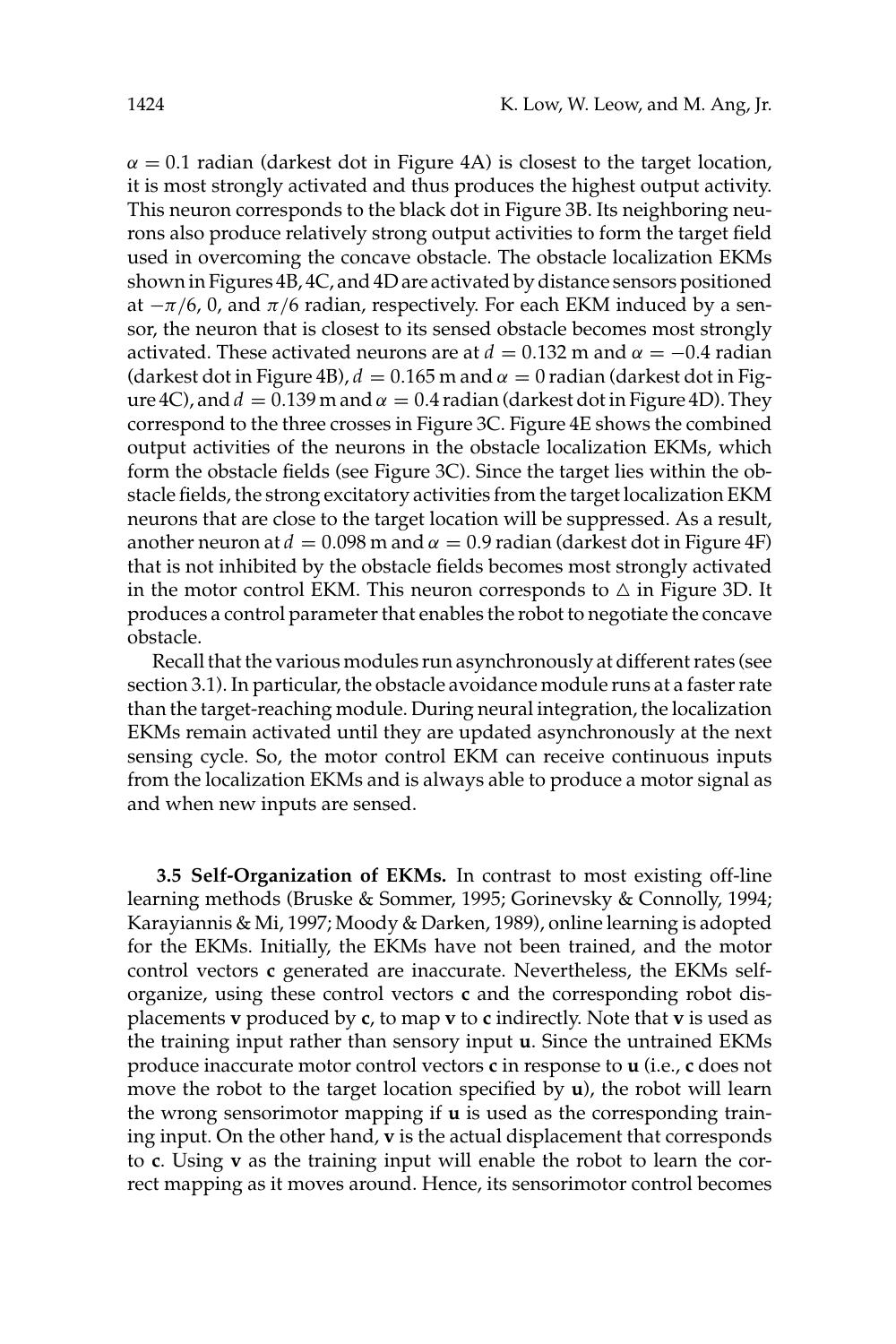more accurate. At this stage, the online learning just fine-tunes the indirect mapping. The self-organized learning algorithm (in an obstacle-free environment) is as follows:

### **Self-Organized Learning**

### Repeat

- 1. Get sensory input **u**.
- 2. Execute target-reaching procedure, and move robot.
- 3. Get new sensory input  $u'$  and compute actual displacement  $v$  as a difference between u' and u.
- 4. Use **v** as the training input to determine the winning neuron  $k$  (same as step 1 of Target Localization except that u is replaced by v).
- 5. Adjust the weights  $w_i$  of neurons *i* in the neighborhood  $\mathcal{N}_k$  of the winning neuron  $k$  toward  $v$ ,

$$
\Delta \mathbf{w}_i = \eta \ G(k, i)(\mathbf{v} - \mathbf{w}_i), \tag{3.12}
$$

where  $G(k, i)$  is a gaussian function of the distance between the positions of neurons  $\vec{k}$  and  $\hat{i}$  in the EKM and  $\eta$  is a constant learning rate. This step is similar to the self-organization of Kohonen's selforganizing map.

6. Update the weights  $M_i$  of neurons *i* in the neighborhood  $\mathcal{N}_k$  to minimize the error  $e$ :

$$
e = \frac{1}{2}G(k, i) ||\mathbf{c} - \mathbf{M}_i \mathbf{v}||^2.
$$
 (3.13)

That is, apply a recursive stochastic approximation algorithm, which can be cast into this general form,

$$
\Delta \mathbf{M}_i = -\eta \frac{\partial e}{\partial \mathbf{M}_i} \mathbf{H}_i, \tag{3.14}
$$

where  $H_i$  is a weighting matrix. If  $H_i = I$ , a first-order learning method, gradient descent, is obtained from equation 3.14:

$$
\Delta \mathbf{M}_i = -\eta \frac{\partial e}{\partial \mathbf{M}_i} \mathbf{I} = \eta \ G(k, i) (\mathbf{c} - \mathbf{M}_i \mathbf{v}) \mathbf{v}^T.
$$
 (3.15)

In the case of the quadratic error function  $e$  (see equation 3.13), learning can be accelerated by a second-order learning method (Battiti, 1992). This can be achieved by setting  $H_i$  to  $R_i^{-1}$  where  $R_i$  is a Gauss-Newton approximation of the Hessian  $\partial^2 e/\partial M_i^2$ . A secondorder learning method, recursive least squares (Glentis, Berberidis,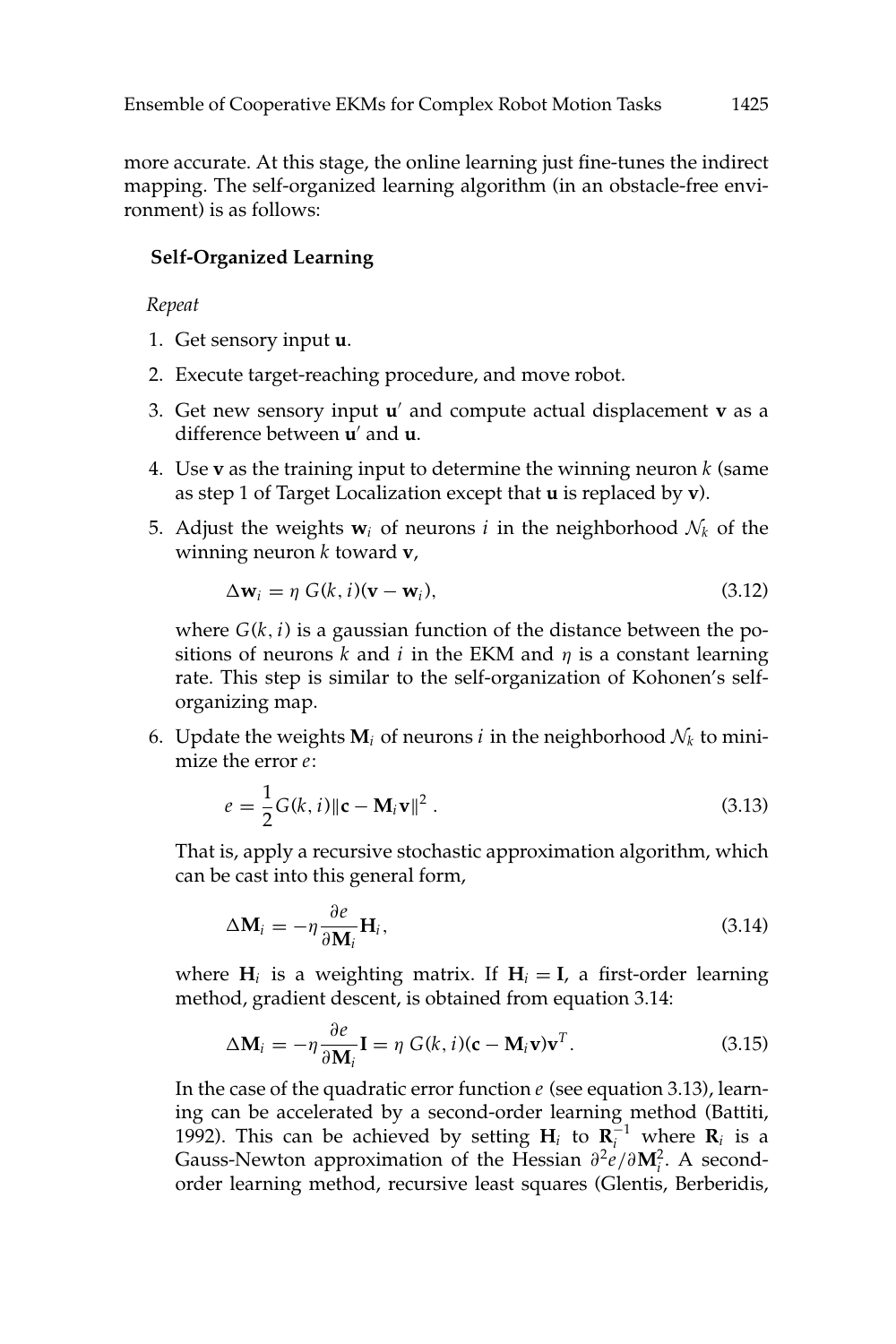& Theodoridis, 1999), is thus derived from equation 3.14 with  $\eta = 1$ (optimum step size),

$$
\Delta \mathbf{R}_{i}^{-1} = \frac{1}{\lambda} \left( (1 - \lambda) \mathbf{R}_{i}^{-1} - \frac{\mathbf{R}_{i}^{-1} \mathbf{v} \mathbf{v}^{T} \mathbf{R}_{i}^{-1}}{\frac{\lambda}{G(k, i)} + \mathbf{v}^{T} \mathbf{R}_{i}^{-1} \mathbf{v}} \right)
$$
(3.16)

$$
\Delta \mathbf{M}_i = -\frac{\partial e}{\partial \mathbf{M}_i} \mathbf{R}_i^{-1} = G(k, i)(\mathbf{c} - \mathbf{M}_i \mathbf{v}) \mathbf{v}^T \mathbf{R}_i^{-1},
$$
(3.17)

where  $\lambda$  is a constant forgetting rate and  $\mathbf{R}_i^{-1}$  is initialized to I. Note that the recursive online update of  $R_i^{-1}$  (see equation 3.16) is obtained using matrix inversion lemma to avoid the costly matrix inversion operation (Haykin, 2002). Each update of  $M_i$  requires  $O(n^2)$  computations and  $O(n^2)$  additional memory to store  $\mathbb{R}^{-1}$  where *n* is the number of dimensions in **v**. In contrast, gradient descent requires  $O(n)$  computations and no additional memory. The performance of these two learning methods is compared in section 4.1.

The target and obstacle localization EKMs self-organize in the same manner as the motor control EKM except that step 6 is omitted. At each training cycle, the weights of the winning neuron  $k$  and its neighboring neurons  $\vec{i}$ are modified. The amount of modification is proportional to the distance  $G(k, i)$  between the neurons in the EKM. The input weights  $w_i$  are updated toward the actual displacement  $v$ , and the control parameters  $M_i$  are updated so that they map the displacement v to the corresponding motor control c. After self-organization has converged, the neurons will stabilize in a state such that  $\mathbf{v} = \mathbf{w}_i$  and  $\mathbf{c} = \mathbf{M}_i \mathbf{v} = \mathbf{M}_i \mathbf{w}_i$ . For any winning neuron k, given that  $\mathbf{u} = \mathbf{w}_k$ , the neuron will produce a motor control output  $\mathbf{c} = \mathbf{M}_k \mathbf{w}_k$ , which yields a desired displacement of  $\mathbf{v} = \mathbf{w}_k$ . If  $\mathbf{u} \neq \mathbf{w}_k$  but close to  $w_k$ , the motor output  $c = M_k u$  produced by neuron k will still yield the correct displacement if linearity holds within the input region that activates neuron k. Thus, given enough neurons to produce an approximate linearization of the sensory input space  $U$ , indirect-mapping EKM can produce finer and smoother motion control than direct-mapping EKM, as shown in section 4.1.

#### 4 Experiments and Discussion

4.1 Online Learning of Target-Reaching Motion. This section presents a quantitative evaluation of the indirect-mapping EKM in online sensorimotor learning of the robot's target-reaching motion. For the purpose of evaluating performance, the following network architectures were compared: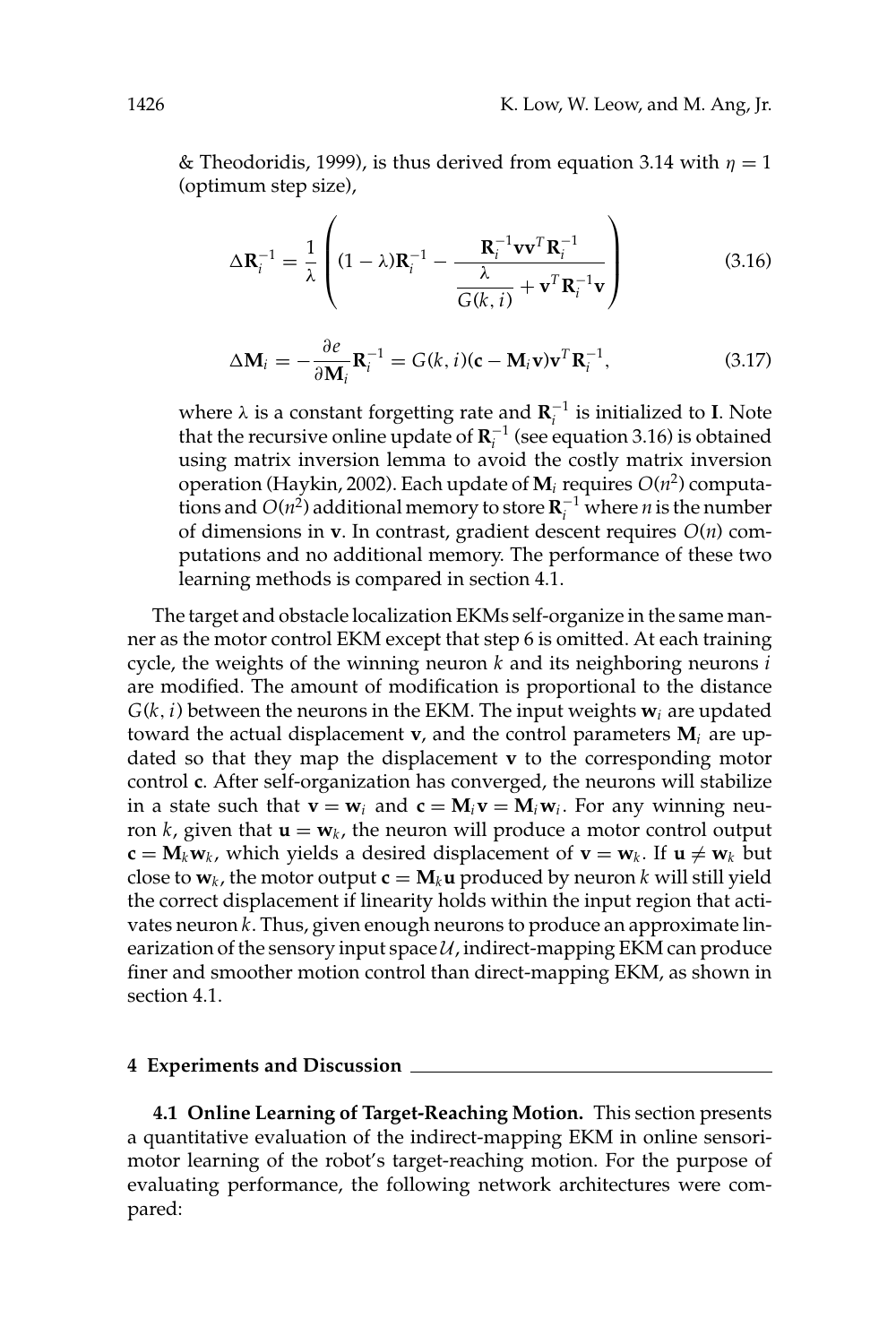- 1. B15: BFN with  $15 \times 15$  neurons
- 2. D15: direct-mapping EKM with  $15 \times 15$  neurons
- 3. G9: indirect-mapping EKM with  $9 \times 9$  neurons trained by gradient descent
- 4. G12: indirect-mapping EKM with  $12 \times 12$  neurons trained by gradient descent
- 5. G15: indirect-mapping EKM with 15  $\times$  15 neurons trained by gradient descent
- 6. R15: indirect-mapping EKM with  $15 \times 15$  neurons trained by recursive least squares

Our implementation of BFN was similar to those proposed by Bruske and Sommer (1995), Hartman and Keeler (1991), Karayiannis and Mi (1997), and Moody and Darken (1989), except that it was trained online rather than offline. The basis function centers were trained in a similar manner as the input weights of indirect-mapping EKM (see equation 3.12). Each basis function width was updated to approach the Euclidean distance between itself and its nearest neighbor (Hartman & Keeler, 1991; Moody & Darken, 1989; Platt, 1991). The output weights were trained by gradient descent.

We also attempted to train the basis function centers with gradient descent (Ghosh & Nag, 2001; Karayiannis, 1999; Platt, 1991; Poggio & Girosi, 1990; Wettschereck & Dietterich, 1992), but learning was unsuccessful despite extensive tuning of parameters. Although the robot learned to move toward the target locations successfully, it was not able to come to a stop at these locations, even after prolonged training. One possible explanation, as detailed by Moody and Darken (1989), is that gradient descent training of the basis function centers may lead to unpredictable target-reaching motions because the centers are sometimes squeezed out of the region of input space that contain data. Furthermore, learning converges slowly due to nonlinear optimization. In contrast, the self-organization of the input space in our implemented BFN is datacentric. More neurons are committed to input regions with dense sampling of data during online learning, which improves the resolution in these regions (see section 1). Faster convergence in learning has also been reported in this case (Moody & Darken, 1989).

The tests were performed using Webots (http://www.cyberbotics.com), a 3D, kinematic, sensor-based simulator for Khepera mobile robots, which incorporates 10% white noise in its sensors and actuators. The simulator computes the trajectories and sensory inputs of a robot situated in an environment corresponding to a given physical setup. The resulting simulation allows the controller to be transferred to a real robot without changes (Michel, 2004). The simulated behaviors are very close to those of a real robot, as demonstrated in these works (Hayes, Martinoli, & Goodman,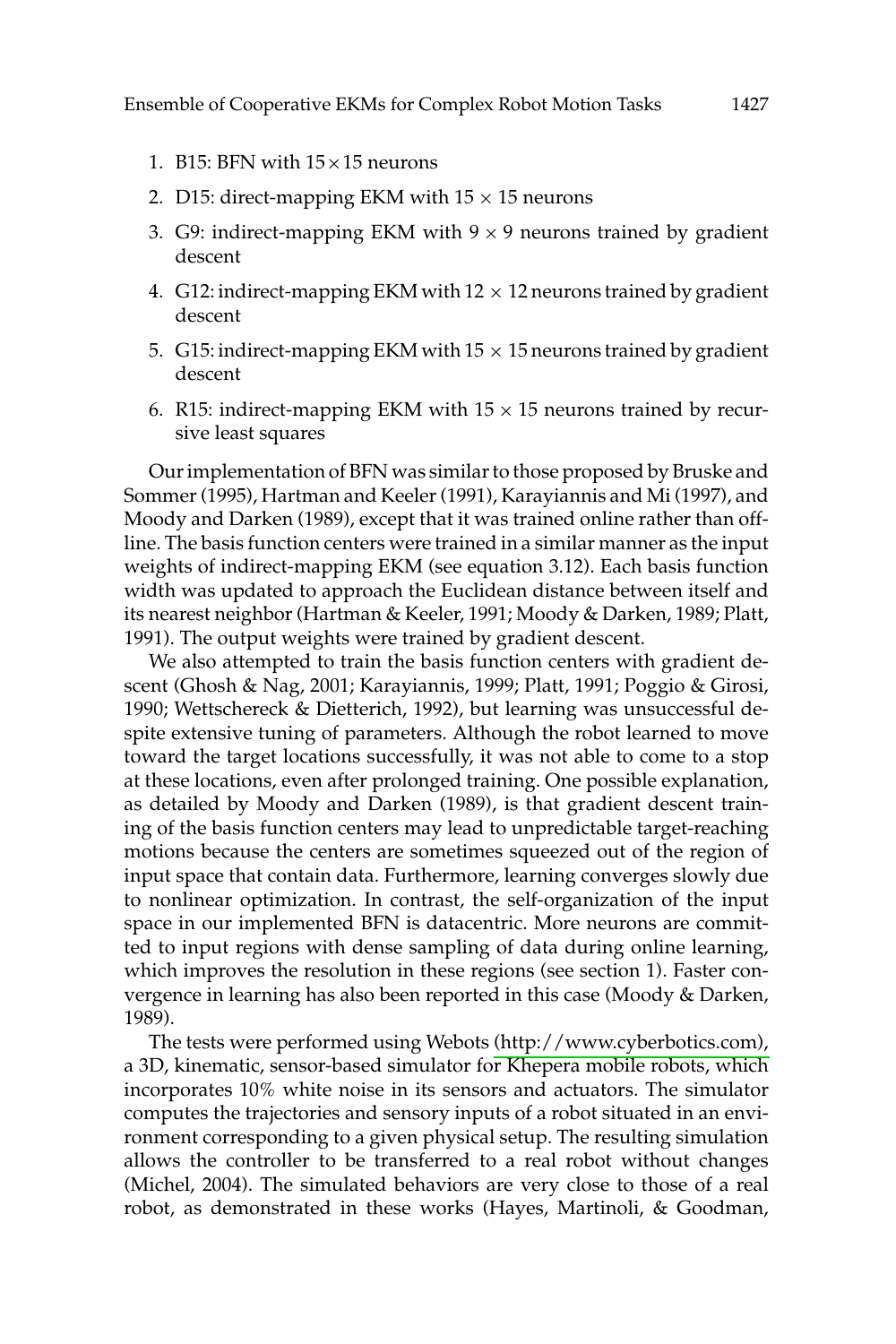2002; Ijspeert, Martinoli, Billard, & Gambardella, 2001; Martinoli, Ijspeert, & Mondada, 1999).

In the experiments, the neural networks were trained in a 5 m by 5 m obstacle-free environment. Each training-testing trial took 100,000 time steps, and each time step for target-reaching motion lasted 1.024 sec. During training, the input weights were initialized to correspond to regularly spaced locations in the sensory input space  $U$ . The robot began its network training at the center of the environment, and a randomly selected sequence of targets was presented. The robot's task was to move to the targets, one at a time, and weight modification was performed at each time step after the robot had made a move. At each time interval of 10,000 steps during training, a fixed testing procedure was conducted. In each test, the robot began at the center of the environment and was presented with 50 random target locations in sequence. The robot's task was to move to each of the target locations. No training was performed during this testing phase. The training-testing trial was repeated five times and, testing performance was averaged over the five trials.

Three testing performance indices are measured in the training-testing trials. The first index is the mean positioning error  $E$ , which measures the average distance  $\varepsilon_i$  between the center of the robot and the *i*th target location after it has come to a stop (i.e., motor control  $c = 0$ ):

$$
E = \frac{1}{RN} \sum_{i} \varepsilon_{i},\tag{4.1}
$$

where  $R$  is the number of trials and  $N$  is the number of testing target locations. The second index normalized time-to-target  $T$  measures how long it takes the robot to reach the target locations:

$$
T = \frac{1}{RN} \sum_{i} \tilde{t}_i, \ \tilde{t}_i = \frac{t_i}{l_i},\tag{4.2}
$$

where  $t_i$  is the time it takes the robot to reach the *i*th target,  $l_i$  is the straightline distance between targets  $i-1$  and  $i$ , and  $\tilde{t}_i$  is the normalized time taken to reach target  $i$ . That is, normalized time to target measures the average amount of time the robot takes to travel a distance of 1 m toward a target. The third index, mean deviation from straight-line trajectory  $D$ , measures how straight or wavy the robot's trajectory is,

$$
D = \frac{1}{RN} \sum_{i} \tilde{\delta}_{i}, \ \tilde{\delta}_{i} = \frac{|d_{i} - l_{i}|}{l_{i}}, \tag{4.3}
$$

where  $d_i$  is the distance traveled to reach the target location *i* and  $\tilde{\delta}_i$  is the deviation from straight-line trajectory for target  $i$ .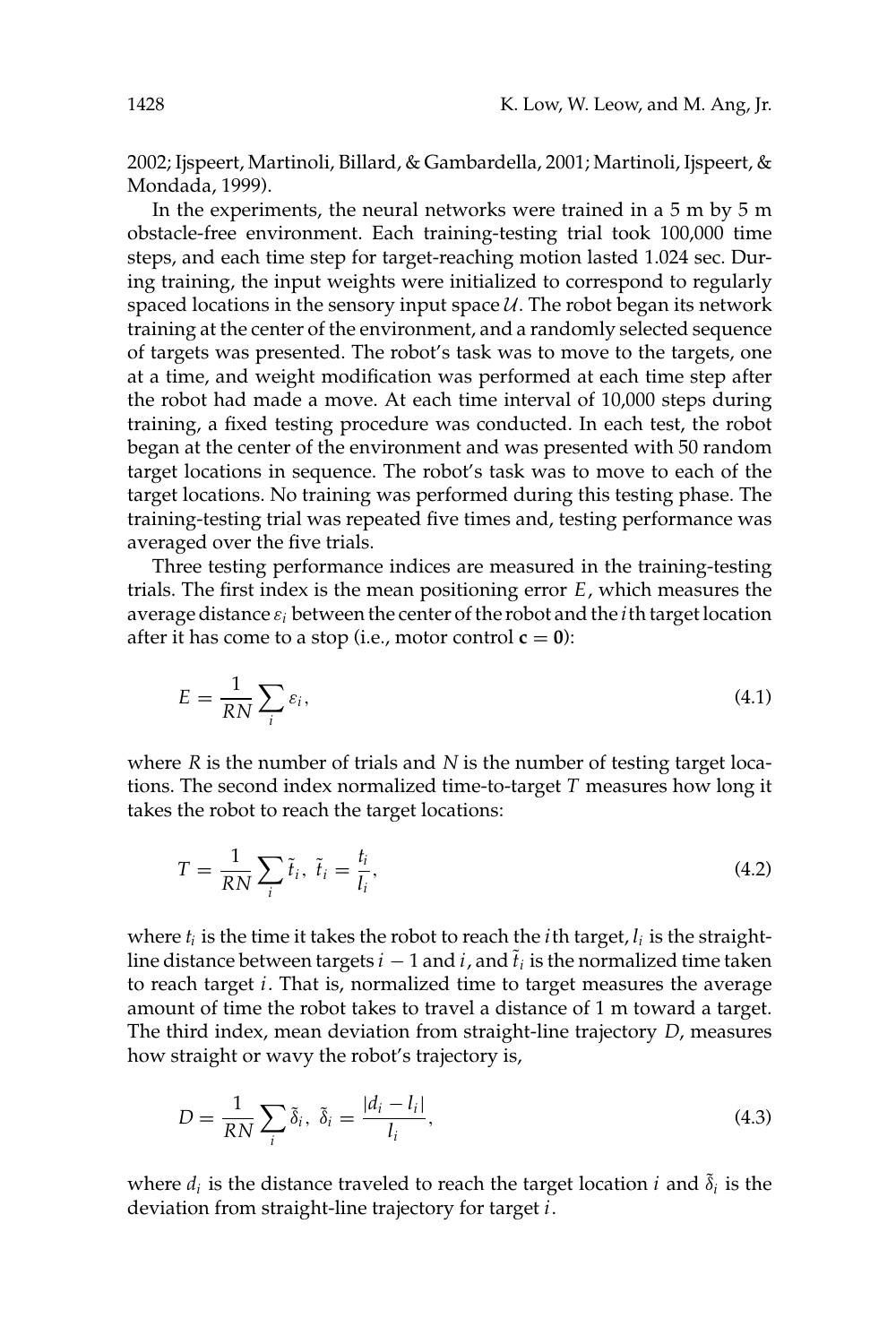

Figure 5: Performance comparison between various network architectures in (A) mean positioning error and (B) normalized time to target.

Figures 5A and 5B show, respectively, how the mean positioning error and normalized time to target decreased during the self-organized learning of various network architectures. In Figure 5A, both B15 and D15 stabilized as early as  $10,000$  time steps but achieved much poorer  $E$  performance compared to the other networks. G9, G12, G15, and R15 stabilized more gradually at about 70,000, 60,000, 50,000, and 15,000 time steps, respectively, but they could all achieve lower E. Notice that the larger indirect-mapping EKMs stabilized faster. To explain this counter intuitive result, note that the standard deviations of the gaussian functions in equations 3.12 and 3.15 (see section 3.5) were the same for all EKMs. That is, the proportion of neurons requiring weight updates at each time step was greater in smaller EKMs than in larger EKMs. As such, the neurons in smaller EKMs updated their weights more frequently, thus stabilizing more slowly.

While the E performance shows the quality of the robot positioning at the target location, the  $T$  and  $D$  performance demonstrate the quality of the robot's trajectory. We will illustrate only  $T$  in Figure 5B; the convergence of  $D$ is similar. The self-organization of D15 stabilized at about 50,000 time steps. G9, G12, and G15 stabilized at about 90,000, 70,000, and 50,000 time steps, respectively, which supported the observation that larger EKMs stabilized more quickly. R15 stabilized at 40,000 time steps, which was faster than that trained by gradient descent. Therefore, its training-testing process was stopped at 50,000 time steps, which was sufficient for its self-organized learning to stabilize. Although B15 stabilized as early as 10,000 time steps, its poorer performance, relative to the other networks, became obvious with increasing training time.

Table 1 shows the test results after training. All indirect-mapping EKMs achieved lower mean positioning errors, normalized time to target, and mean deviation from straight-line trajectory than D15 and B15. R15 achieved much lower  $E$  and  $D$  than G9, G12, and G15. Among the indirect-mapping EKMs trained by gradient descent, G12 enabled the robot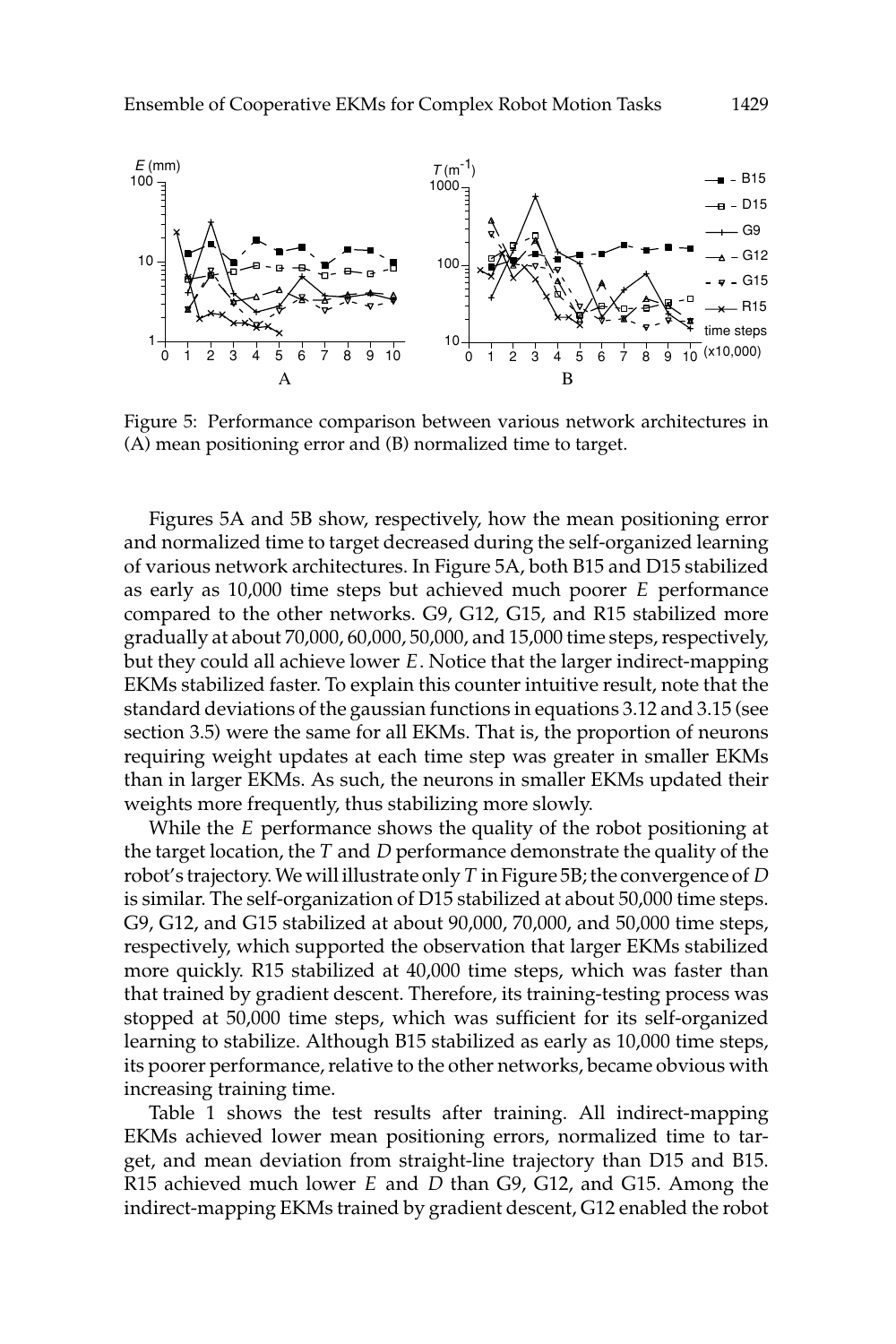|                 | Total<br>Parameters | Performance Indices |                    |                 |  |
|-----------------|---------------------|---------------------|--------------------|-----------------|--|
| <b>Network</b>  |                     | $E$ (mm)            | $T (m^{-1})$       | D               |  |
| <b>B</b> 15     | 1350                | $10.02 \pm 3.81$    | $166.40 \pm 28.49$ | $0.11 \pm 0.06$ |  |
| D <sub>15</sub> | 900                 | $8.37 + 2.25$       | $36.78 \pm 11.11$  | $0.18 \pm 0.15$ |  |
| G <sub>9</sub>  | 486                 | $3.40 \pm 1.83$     | $15.31 + 4.64$     | $0.10 \pm 0.04$ |  |
| G12             | 864                 | $3.89 \pm 1.61$     | $19.31 \pm 8.47$   | $0.06 \pm 0.02$ |  |
| G15             | 1350                | $3.23 \pm 0.66$     | $18.96 \pm 4.37$   | $0.07 \pm 0.02$ |  |
| R <sub>15</sub> | 1350                | $1.29 \pm 0.14$     | $17.00 \pm 2.48$   | $0.04 \pm 0.01$ |  |

Table 1: Performance Comparison Between Networks After Training.

to travel the straightest path to stop at the target location. Reducing the number of neurons to 9×9 caused the path to be more convoluted. Increasing the number of neurons to  $15 \times 15$  increased, instead of decreased, D slightly. This phenomenon could be explained by how the neurons selforganized in the sensory input space  $\hat{U}$ , which is elaborated in the next paragraph.

Neurons in G15 were self-organized into four clusters:  $d = 0$  m and  $\alpha = -3, 0, +3$  radian (see Figure 6C). Neurons in G9 and G12 were selforganized into two clusters only:  $d = 0$  m and  $\alpha = 0$  radian (see Figures. 6A and 6B). With more neurons, G15 gained the flexibility of backward motion ( $\alpha = -3, +3$  radian). However, these two regions of input space were less well sampled by the neurons than the region at  $\alpha = 0$  radian. As such, if a distant target appeared behind the robot with G15, its backward motion would produce a wavier path. The robot with G12 would instead turn around to face the target via the cluster at  $d = 0$  m before moving forward in a much straighter path. As for G9 (see Figure 6A), since its neurons sampled the input space at  $\alpha = 0$  radian more sparsely than those in G15 at  $\alpha = 0, +3, -3$  radian (i.e., both forward and backward motion), it would inevitably produce a more convoluted path than G15 regardless of whether the target is in front or behind.

Table 1 also shows that smaller mean deviation did not necessarily imply shorter normalized time to target. During learning, direction had priority over distance in the competition between EKM neurons (see equation 3.4). So a larger EKM had more neurons allocated for adjusting orientation without moving long distances (i.e.,  $d = 0$  m cluster in Figure 6). Consequently, the robot might move short motion steps to adjust its orientation first before moving straight to the target. Therefore, its trajectory deviated less from the straight-line path.

The advantages of indirect-mapping EKMs over D15 and B15 can also be assessed from the self-organization results (see Figure 6). The neurons in the indirect-mapping EKMs cover larger areas in the sensory input space than those in D15 or B15. Moreover, they sample distances up to 0.16 m, whereas D15 and B15 neurons sample distances only up to  $0.12$  m. Note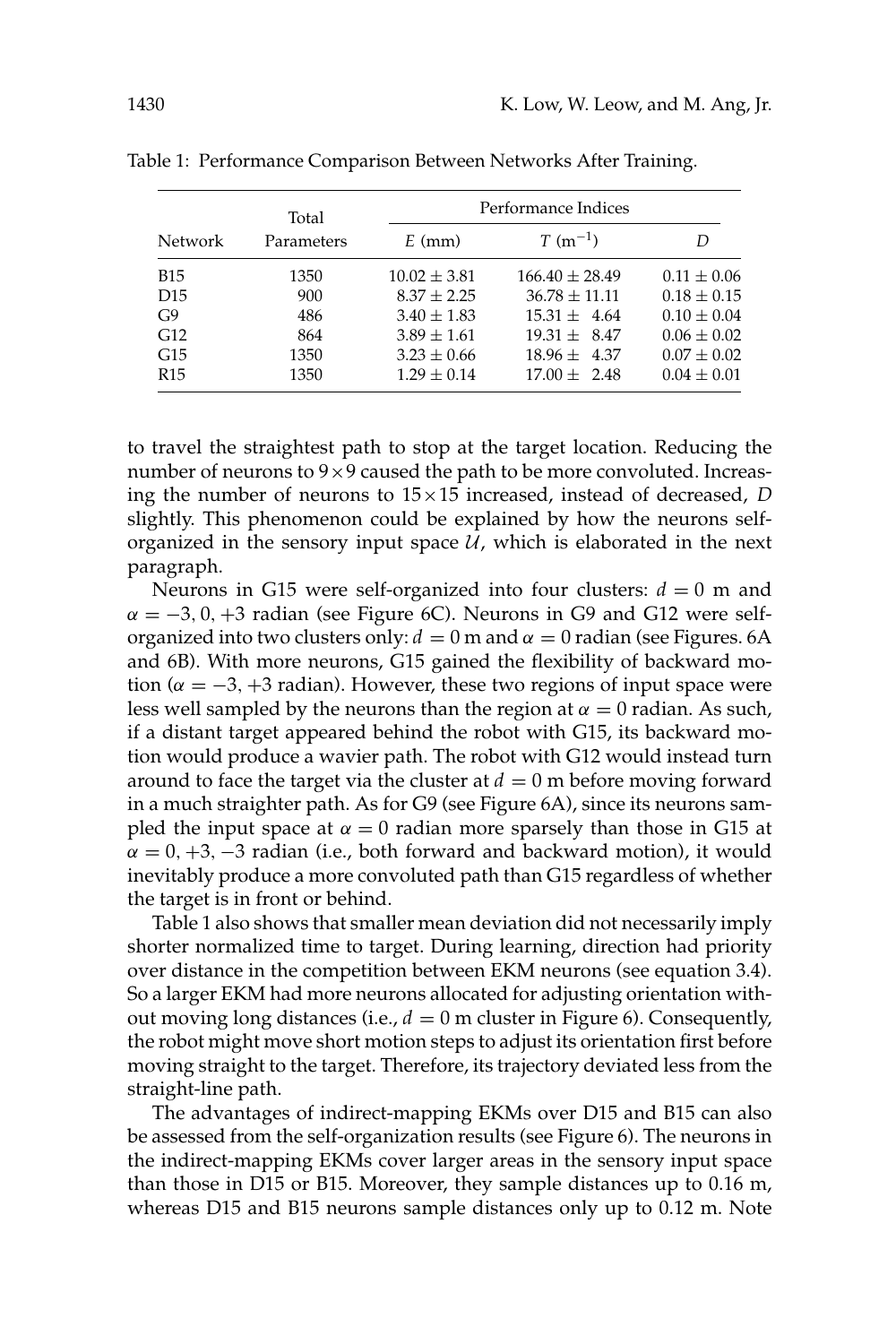

Figure 6: Self-organization results of (A) G9, (B) G12, (C) G15, (D) R15, (E) D15, and (F) B15 taken after one of the training trials. Each dot denotes the weights  $\mathbf{w}_i = (\alpha_i, d_i)^T$  of a neuron.

that 0.16 m is the farthest that a Khepera robot can move in a single time step of 1 second. That is, indirect-mapping EKMs sample the sensory input space more completely than do D15 and B15 and thus produce finer, smoother, and more efficient motor control.

To determine whether there is statistically significant difference between the test results of different networks, t-tests were performed. In Table 2, a large value indicates that the test results between two networks are similar, that is, not significantly different (Mendenhall & Sincich, 1994). The E and T of indirect-mapping EKMs are significantly different from those of D15 and B15 because the t-test values are less than 0.1. However, the differences in  $E$  and  $T$  of G9, G12, and G15 are not significant. This means that G9 is sufficient for the robot to stop very close to the targets at a rate that is as fast as G12 or G15. While the difference in E and D between R15 and indirectmapping EKMs trained by gradient descent is significant, the difference in T is not. The low D of G15 is not significantly different from that of B15. The difference in D of G9 from D15 and B15 is also not significant. This means that G9 achieves similar D performance as D15 and B15 even though it uses fewer network weights.

Often a robot is required to move through several checkpoints in a complex environment before stopping at the goal. Given that the radius of the Khepera robot is 30 mm, it is reasonable to regard the robot to have reached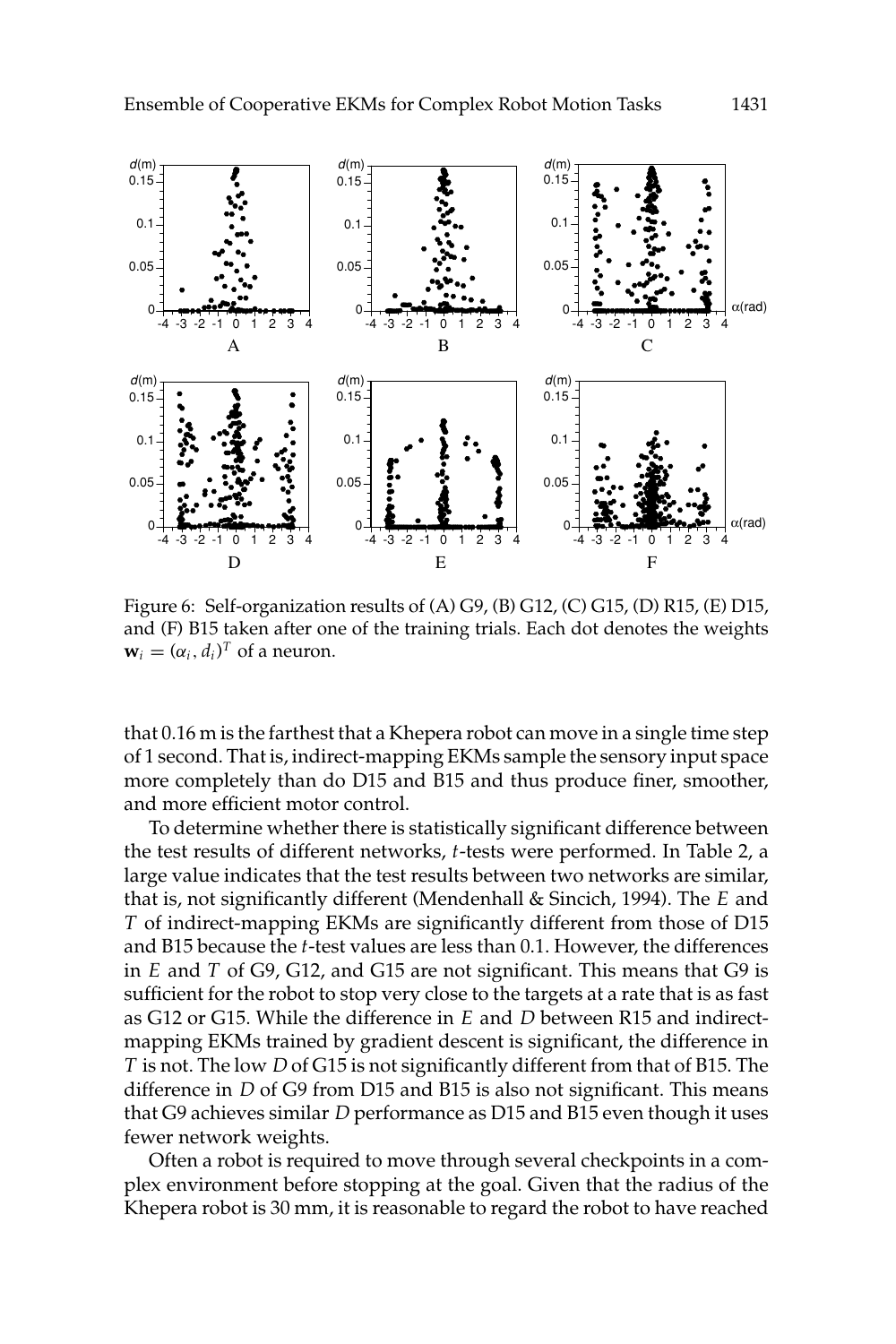|                 | <b>B15</b> | D <sub>15</sub> | G15  | G12  | G9   |
|-----------------|------------|-----------------|------|------|------|
| $E$ (mm)        |            |                 |      |      |      |
| R <sub>15</sub> | 0.00       | 0.00            | 0.00 | 0.00 | 0.02 |
| G9              | 0.00       | 0.00            | 0.42 | 0.33 |      |
| G12             | 0.01       | 0.00            | 0.21 |      |      |
| G15             | 0.00       | 0.00            |      |      |      |
| D <sub>15</sub> | 0.22       |                 |      |      |      |
| $T (m^{-1})$    |            |                 |      |      |      |
| R <sub>15</sub> | 0.00       | 0.00            | 0.20 | 0.29 | 0.25 |
| G9              | 0.00       | 0.00            | 0.12 | 0.19 |      |
| G12             | 0.00       | 0.01            | 0.47 |      |      |
| G15             | 0.00       | 0.01            |      |      |      |
| D15             | 0.00       |                 |      |      |      |
| D               |            |                 |      |      |      |
| R <sub>15</sub> | 0.01       | 0.04            | 0.01 | 0.04 | 0.00 |
| G9              | 0.43       | 0.16            | 0.09 | 0.02 |      |
| G12             | 0.04       | 0.06            | 0.09 |      |      |
| G15             | 0.12       | 0.09            |      |      |      |
| D <sub>15</sub> | 0.19       |                 |      |      |      |

Table 2: Significance Levels from t-Tests on Similarity in Performance Between Networks After Training.

(and touched) a target checkpoint if the distance-to-target  $\varepsilon$  is less than 30 mm. Figure 7 illustrates the performance comparison that evaluates this target-reaching criterion after the robot has been trained.

The target-reaching probability  $P(\varepsilon)$  measures the probability of the robot's reaching closer than a distance of  $\varepsilon$  (with or without stopping) from the target locations. The normalized time-to-target  $T(\varepsilon)$  measures how long it takes the robot to reach closer than a distance of  $\varepsilon$  (with or without stopping) from the target locations. The mean deviation from straight-line trajectory  $D(\varepsilon)$  measures how straight or wavy the robot's trajectory is.

Test results show that with indirect-mapping EKMs, the robot could get much closer to the targets with higher probability (see Figure 7A) and reach the targets much faster (see Figure 7B) than with D15 or B15. Moreover, it could travel in straighter paths (see Figure 7C) than with D15.

Table 3 shows the test results for  $\varepsilon = 5$  mm. R15 outperformed G12 and G15 in  $P(5)$  and G9 and G15 in  $D(5)$ . Among the indirect-mapping EKMs trained by gradient descent, G9 enabled a robot to reach closer than 5 mm from target locations with higher probability than G15. This could be because there were more neurons in G9 than in G15 at very small, nonzero d and  $|\alpha|$  < 1.57 radian in the input space. This set of neurons was responsible for moving the robot, at less than 10 mm away from the target location, forward to closer than 5 mm. As a result, a higher  $P(5)$  could be achieved. It was also observed that R15, which achieved the highest  $P(5)$ , had more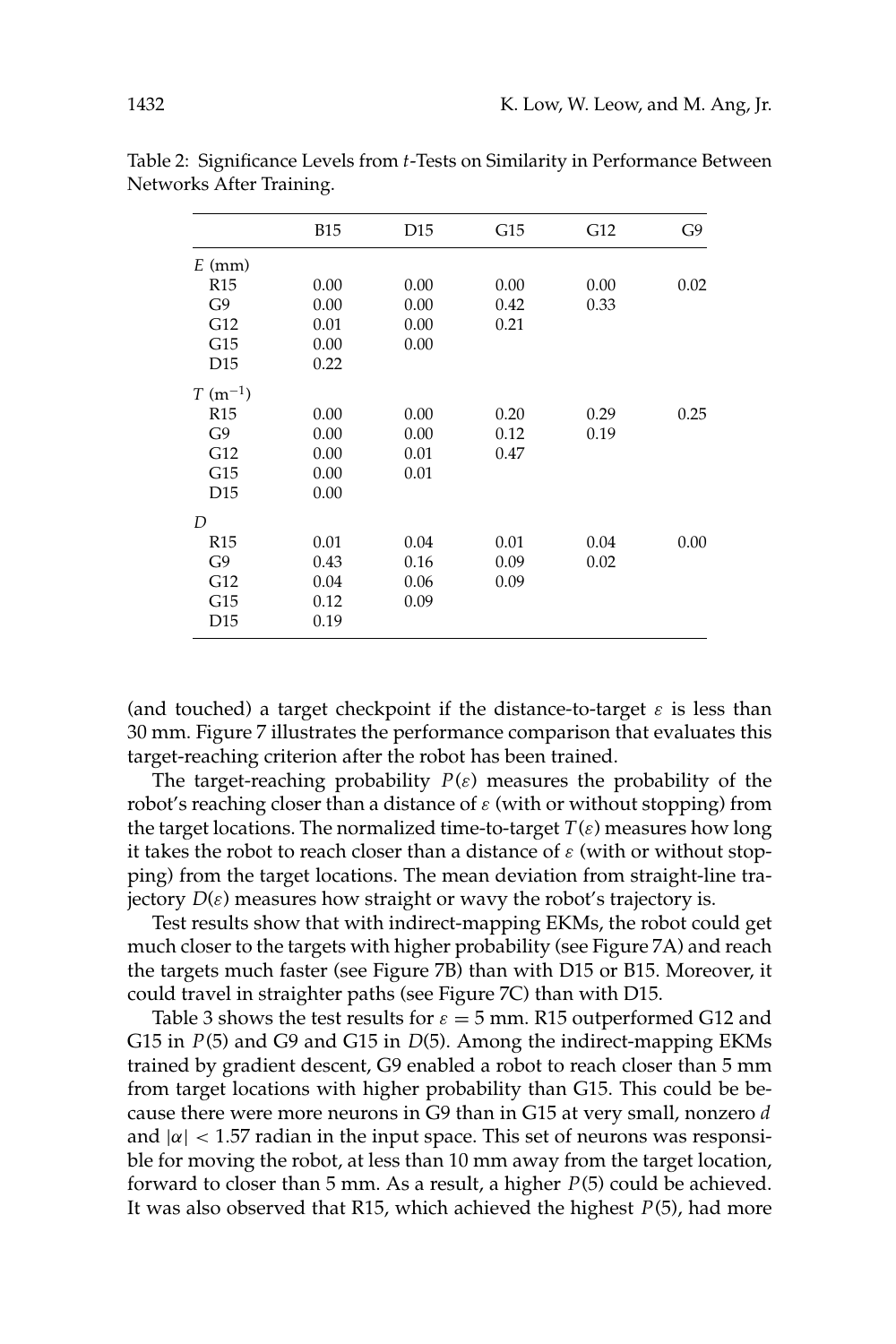

Figure 7: Performance comparison between various network architectures in (A) target-reaching probability, (B) normalized time to target, and (C) mean deviation from straight-line trajectory after training.

|                 | Total<br>Parameters | Performance Indices |                           |                 |  |
|-----------------|---------------------|---------------------|---------------------------|-----------------|--|
| Network         |                     | P(5)                | $T(5)$ (m <sup>-1</sup> ) | D(5)            |  |
| <b>B15</b>      | 1350                | $0.84 \pm 0.05$     | $144.70 \pm 20.16$        | $0.04 \pm 0.03$ |  |
| D <sub>15</sub> | 900                 | $0.54 \pm 0.07$     | $18.61 + 1.66$            | $0.18 \pm 0.08$ |  |
| G9              | 486                 | $0.95 \pm 0.08$     | $8.83 + 0.96$             | $0.07 \pm 0.02$ |  |
| G12             | 864                 | $0.92 \pm 0.09$     | $8.48 \pm 0.74$           | $0.03 \pm 0.02$ |  |
| G15             | 1350                | $0.86 \pm 0.04$     | $8.96 \pm 0.47$           | $0.06 \pm 0.01$ |  |
| R <sub>15</sub> | 1350                | $1.00 \pm 0.01$     | $8.85 \pm 0.35$           | $0.03 \pm 0.01$ |  |

Table 3: Performance Comparison Between Networks.

neurons than G9 in this region of the input space. G15 had many more neurons at approximately zero d than at very small, nonzero d. G12 achieved lower  $D(5)$  than G9 and G15. This outcome could be justified, in a similar manner, by the explanation provided for the previous test results on D. By comparing the differences in normalized time-to-target and mean deviation between Tables 1 and 3, we could notice a greater amount of time and distance required for the robot to come to a stop.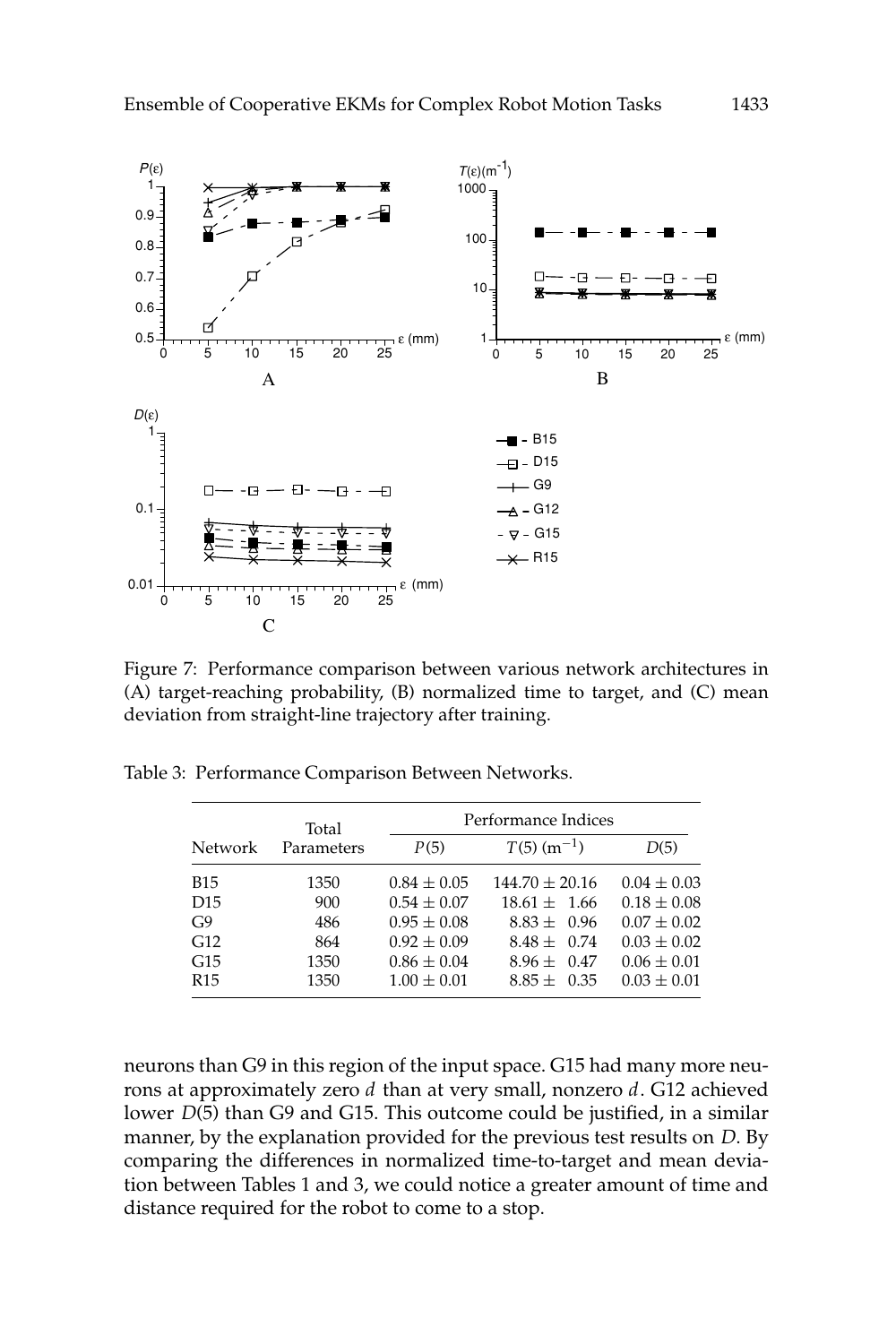|                           | <b>B15</b> | D <sub>15</sub> | G15  | G12  | G9   |
|---------------------------|------------|-----------------|------|------|------|
| P(5)                      |            |                 |      |      |      |
| R15                       | 0.00       | 0.00            | 0.00 | 0.04 | 0.12 |
| G9                        | 0.02       | 0.00            | 0.03 | 0.29 |      |
| G12                       | 0.06       | 0.00            | 0.11 |      |      |
| G15                       | 0.26       | 0.00            |      |      |      |
| D <sub>15</sub>           | 0.00       |                 |      |      |      |
| D(5)                      |            |                 |      |      |      |
| R15                       | 0.12       | 0.00            | 0.00 | 0.19 | 0.00 |
| G9                        | 0.09       | 0.01            | 0.14 | 0.02 |      |
| G12                       | 0.31       | 0.00            | 0.03 |      |      |
| G15                       | 0.20       | 0.01            |      |      |      |
| D15                       | 0.00       |                 |      |      |      |
| $T(5)$ (m <sup>-1</sup> ) |            |                 |      |      |      |
| R15                       | 0.00       | 0.00            | 0.35 | 0.17 | 0.48 |
| G9                        | 0.00       | 0.00            | 0.40 | 0.27 |      |
| G12                       | 0.00       | 0.00            | 0.13 |      |      |
| G15                       | 0.00       | 0.00            |      |      |      |
| D15                       | 0.00       |                 |      |      |      |
|                           |            |                 |      |      |      |

Table 4: Significance Levels from t-Tests on Similarity in Performance at  $\varepsilon = 5$  mm Between Networks.

One other interesting comparison is the total number of parameters or weights utilized by the various networks (see Tables 1 and 3). G12 uses fewer weights than both D15 and B15 but still performs better comparatively.

Table 4 shows the *t*-test values at  $\varepsilon = 5$  mm. While the difference in  $P(5)$ and  $D(5)$  between R15 and indirect-mapping EKMs trained by gradient descent is significant, the difference in  $T(5)$  is not. Among the indirectmapping EKMs trained by gradient descent, the *t*-tests for  $P(5)$  show no significant difference between G9 and G12 and between G12 and G15. The differences in  $T(5)$  between G9, G12, and G15 are also not significant.

To summarize, R15 achieved the best overall performance among the various networks, in particular, its performance in  $E$ ,  $D$ ,  $P(5)$ , and  $D(5)$ . Its  $T$ and  $T(5)$  performance were not significantly different from those of the other indirect-mapping EKMs. Among the indirect-mapping EKMs, it stabilized most quickly. Although B15 stabilized much faster than the other networks, it produced the poorest performance in  $E$ ,  $T$ , and  $T(5)$ . D15 offered the poorest performance in  $D$ ,  $D(5)$ , and  $P(5)$ .

4.2 Neural Network Ensemble for Target-Reaching Motion with Obstacle Avoidance. This section evaluates qualitatively and quantitatively the performance of cooperative EKMs in goal-directed, collision-free robot motion in complex, unpredictable environments. The experiments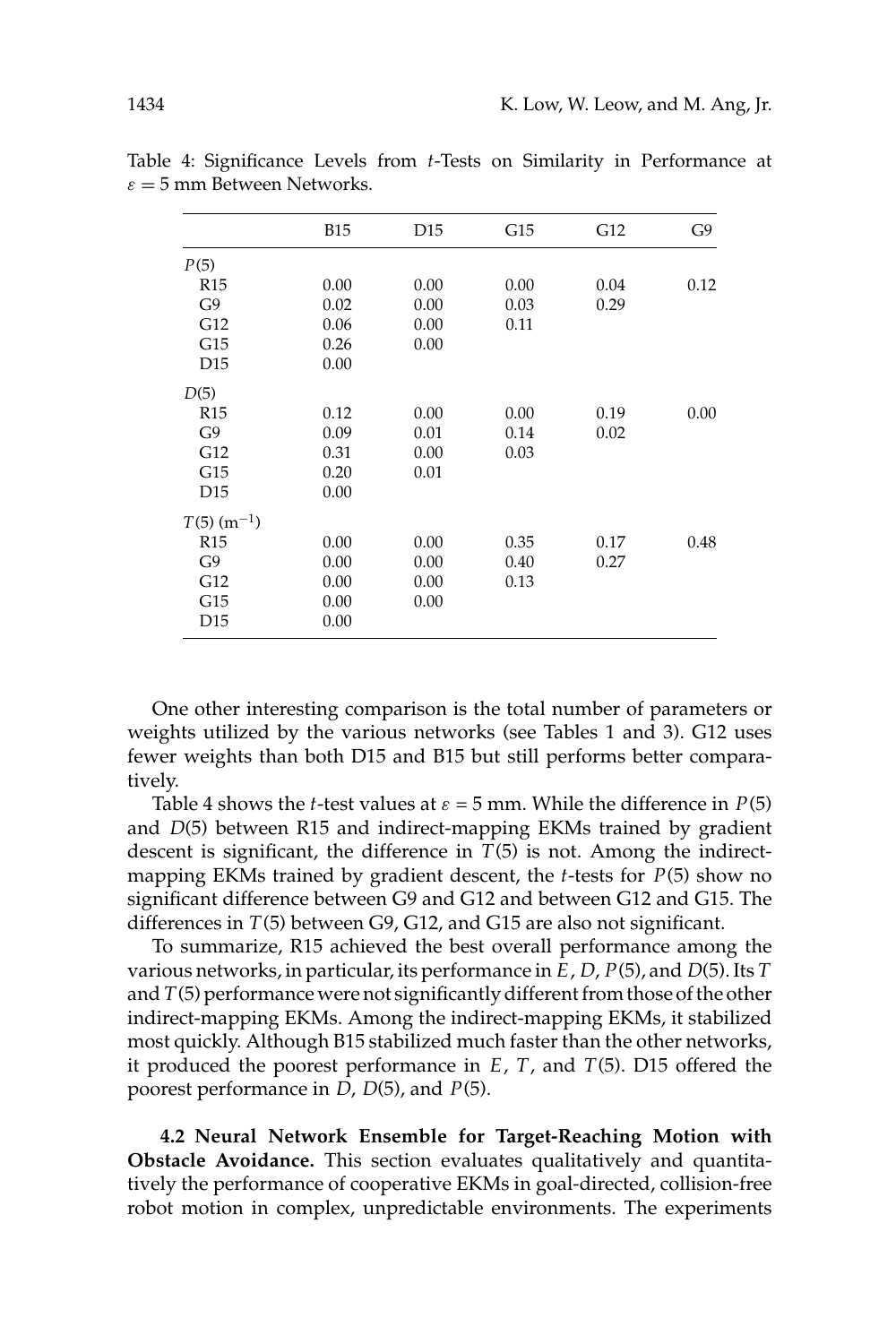

Figure 8: Negotiating unforeseen concave obstacle that was 34 cm wide and 12 cm deep. (A) The robot using command fusion was trapped, but (B) the one adopting cooperative EKMs successfully moved around the obstacle.

were also performed using Webots. Twelve directed long-range sensors were modeled around its body of radius 3 cm. Each sensor had a range of 17 cm, enabling the detection of obstacles at 20 cm or nearer from the robot's center and a resolution of 0.5 cm to simulate noise.

Two tests were performed to compare cooperative EKMs with another ensemble method (Low, Leow, & Ang, 2002). The latter approach, termed command fusion, linearly combines the motion control outputs, using weighted sum, of different neural networks implementing different behaviors. This is a widely used technique to integrate the motion control outputs produced by different neural networks (Hashem, 1997; Haykin, 1999; Jacobs, 1995). For our case, the target-reaching motion is produced by an indirect-mapping EKM while obstacle avoidance is performed using the method of Braitenberg's type-3C vehicle (Braitenberg, 1984). To elaborate, when the robot senses the presence of an obstacle, say, in front and on the left, the right motor will rotate backward faster than the left motor's rotation forward, thus turning the robot away from the obstacle.

For both ensemble methods, the target-reaching and obstacle avoidance modules ran at intervals of 256 ms and 128 ms, respectively. The robot's performance was assessed in an environment under two unforeseen conditions: (1) concave obstacle and (2) narrow doorway between closely spaced obstacles.

In the first test (see Figure 8), the robot fitted with command fusion got trapped by the concave obstacle (see Figure 8A). The target-reaching behavior tried to move the robot forward to reach the target while the obstacle avoidance behavior moved it backward to avoid the obstacle. The combined output cancelled each other, causing the robot to be trapped by the obstacle. The robot with cooperative EKMs could overcome the obstacle to reach the goal successfully (see Figure 8B).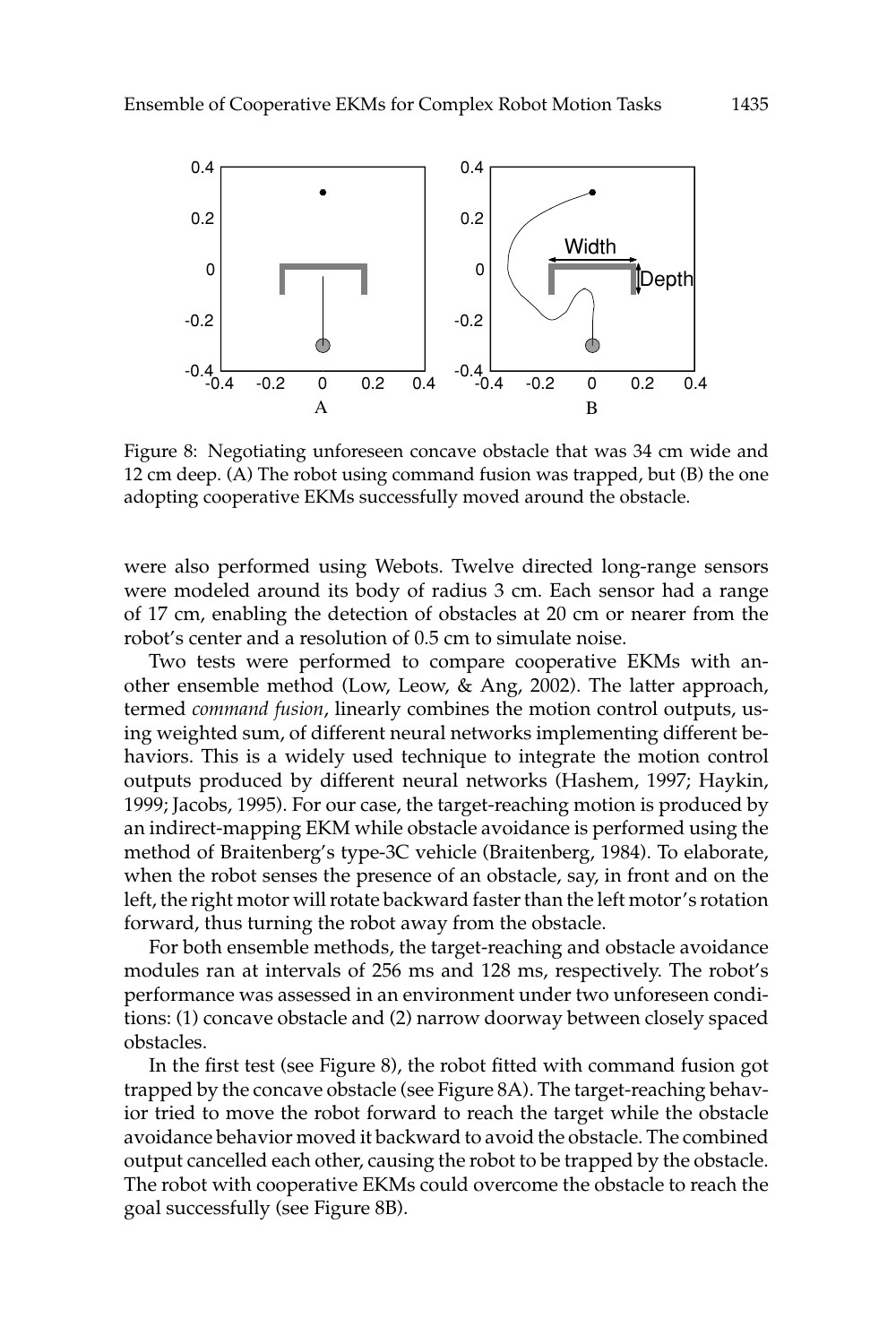

Figure 9: Maximum width of concave obstacle (see Figure 8B) that a robot with cooperative EKMs can overcome with different combinations of obstacle depths and robot-sensing ranges.

It is noted that a robot with cooperative EKMs can still get trapped if the obstacle is so concave that the obstacle fields cannot completely inhibit the neurons at or near the target location. Figure 9 shows the maximum obstacle width that a robot with cooperative EKMs can overcome with varying obstacle depths and robot-sensing ranges. Given a fixed sensing range, the maximum negotiable obstacle depth decreases with increasing width. When the sensing range increases, the robot with cooperative EKMs can negotiate an extremely wide concave obstacle if it is not too deep. Conversely, to be able to overcome a fairly deep obstacle, its width cannot be too large.

This limitation, however, does not diminish the significance of our method as it is simpler than many existing reactive robot motion methods for overcoming unforeseen concave obstacles (Lagoudakis & Maida 1999; Liu, Ang, Krishnan, & Lim, 2000; Zelek & Levine, 1996). In particular, it utilizes only local information of the target location and the unforeseen obstacles, as opposed to motion planners (Latombe, 1999) that require global knowledge of the environment to operate.

In the second test (see Figure 10), the robot endowed with command fusion could not pass through the narrow doorway between closely spaced obstacles (see Figure 10A) because its obstacle avoidance behavior counteracted the target-reaching behavior. In contrast, the robot with cooperative EKMs could always traverse through the narrow doorway to the goal successfully (see Figure 10B).

These two simple tests show that for command fusion, though each neural network proposes an action that is optimal by itself, the weighted sum of these action commands produces a combined action that may not satisfy the overall task. Cooperative EKMs, however, consider the activity signals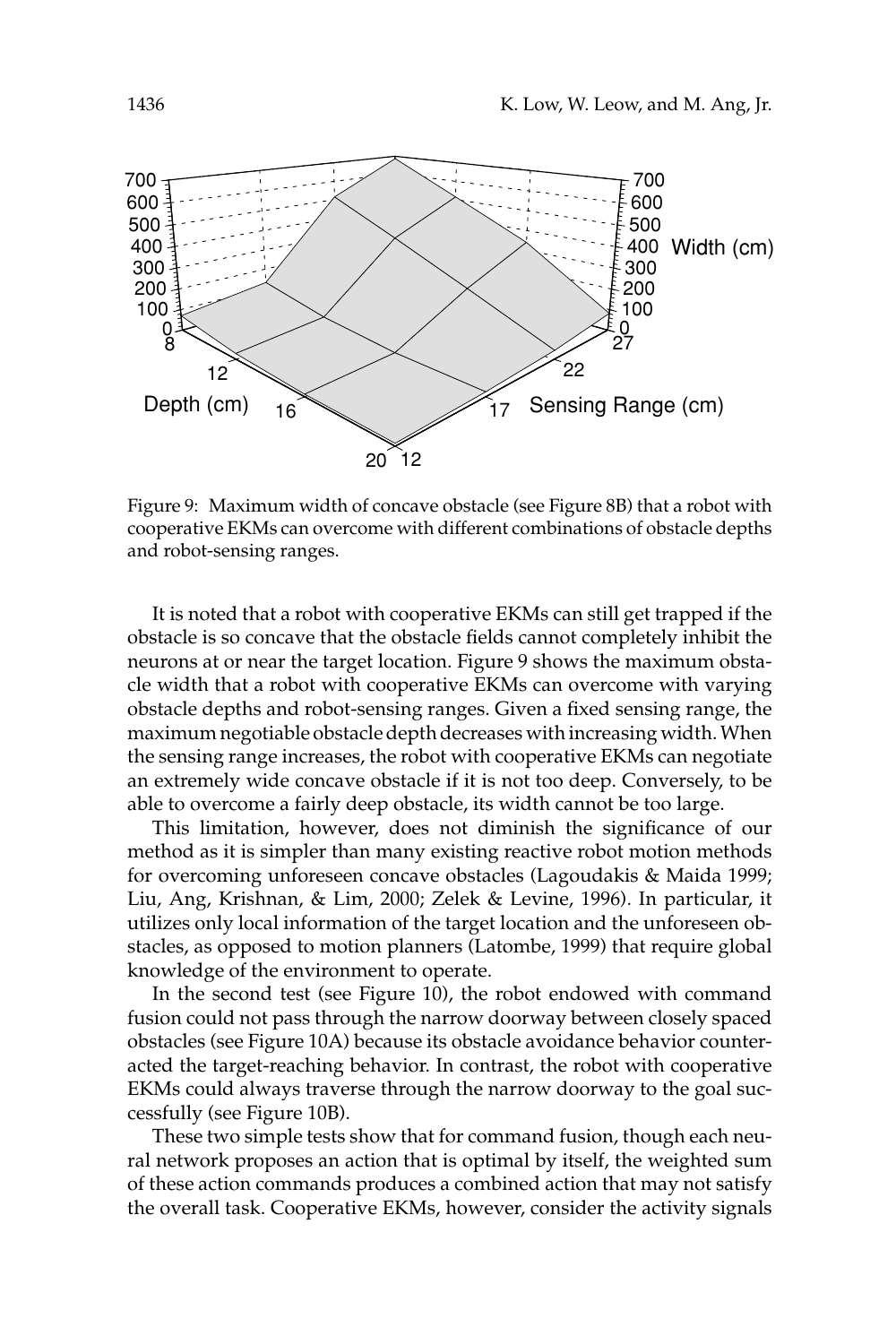

Figure 10: Passing through an unforeseen narrow doorway between closely spaced obstacles that was 86 mm wide. (A) The robot using command fusion was trapped, but (B) the one adopting cooperative EKMs successfully passed through the narrow doorway to the goal.

of each localization EKM and integrate them to determine an action that can satisfy each localization EKM to a certain degree. Such tightly coupled interaction between the localization EKMs and the motor control EKM in the cooperative EKMs framework enables the robot to achieve more complex tasks.

Recall that the standard deviations  $\sigma$  of the gaussian functions for the target and obstacle fields play an important role in the robot motion capabilities of cooperative EKMs (see sections 3.2 and 3.3). For the target field (see Figure 3A),  $\sigma_{a\alpha}$  and  $\sigma_{a d}$  control the elongation of the target field perpendicular to and along the target direction, respectively. Parameters  $\sigma_{b\alpha}$ and  $\sigma_{bd}$  achieve a similar effect for the obstacle field. For the negotiation of concave obstacles (e.g., see Figure 8B), the target field has to be considerably elongated perpendicular to the target direction. This requires a large enough  $\sigma_{a\alpha}$  parameter value. However, as this value increases, the tendency of the robot moving along the shorter path to the goal via the narrow doorway (see Figure 10B) decreases and the longer detour featured in Figure 8B is increasingly preferred in the situation of Figure 10B. When  $\sigma_{a\alpha}$  is large, subtraction of the obstacle field from the highly elongated target field (see Figure 3D) in the motor control EKM, rather than the neuron at the narrow doorway, may result in the neuron at the edge of the concave obstacle to be more highly activated. Nonetheless, the above two tests and the subsequent ones can be achieved by a single  $\sigma_{a\alpha}$  value of 2.475. If  $\sigma_{ad}$  is too small, the target field may be totally suppressed by the obstacle field depending on  $\sigma_{a\alpha}$ . This may or may not cause the robot to be trapped in the concave obstacle since any neuron not inhibited by the obstacle field can be potentially activated. If  $\sigma_{ad}$  is too large, the robot may get trapped in the concave obstacle. Superposition of the fields may cause the neuron in the cavity of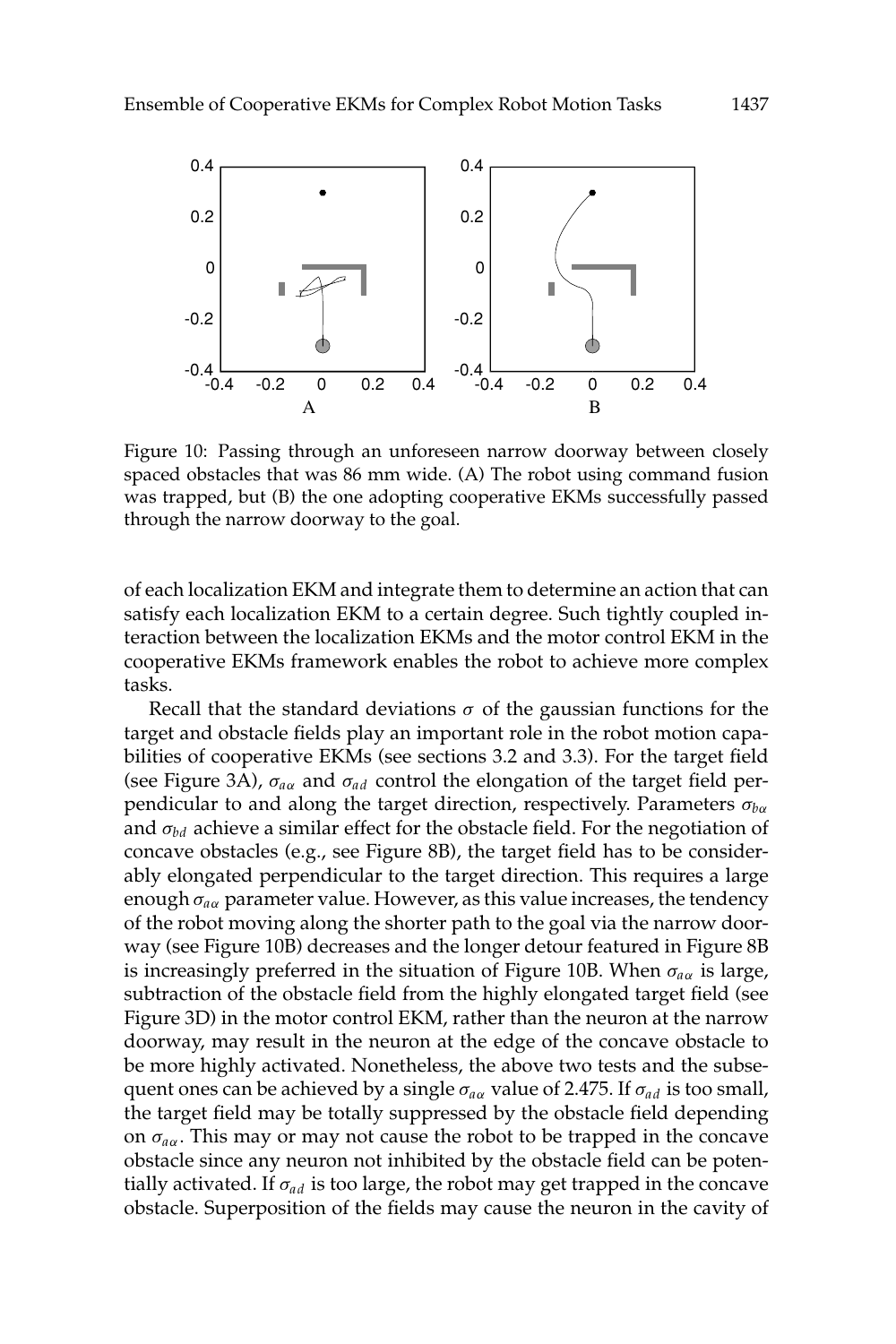

Figure 11: Motion of robot (gray) in an environment with two unforeseen obstacles (black) moving in anticlockwise circular paths. The robot could successfully negotiate past the extended walls and the dynamic obstacles to reach the goal (small black dot).

the concave obstacle, rather than the neuron at the edge of the obstacle, to be more highly activated. In all the tests,  $\sigma_{ad}$  is set to 0.0495.

The parameter values of  $\sigma_{ba}$  and  $\sigma_{bd}$  have to be large enough for the robot to avoid collision with obstacles as well as discriminate whether a doorway is wide enough to pass through. However, if these values are too large, the robot cannot move to target locations near the obstacles or detect the presence of narrow but traversable doorways. In all the tests,  $\sigma_{b\alpha}$  is set to 0.495, while  $\sigma_{bd}$  uses the values given in equation 3.8. The above evaluation of the target and obstacle field parameters highlights their significance to the robot motion capabilities of cooperative EKMs. In our future work, we will consider using reinforcement learning to train the appropriate parameter values for negotiating different obstacles when the robot encounters them during motion.

The next two tests aim to demonstrate the capabilities of cooperative EKMs in performing more complex motion tasks. The environment for the first test consisted of three rooms connected by two doorways (see Figure 11). The middle room contained two obstacles moving in anticlockwise circular paths. The robot began in the left-most room and was tasked to move to the right-most room. Test results show that the robot was able to negotiate past the extended walls and the dynamic obstacles to reach the goal. Note that this target-reaching motion was completely determined by the cooperation and competition between the EKMs, and no global planning was used.

The environment for the second test consisted of three rooms connected by two doorways and some unforeseen static obstacles (see Figure 12). The robot began in the top corner of the left-most room and was tasked to move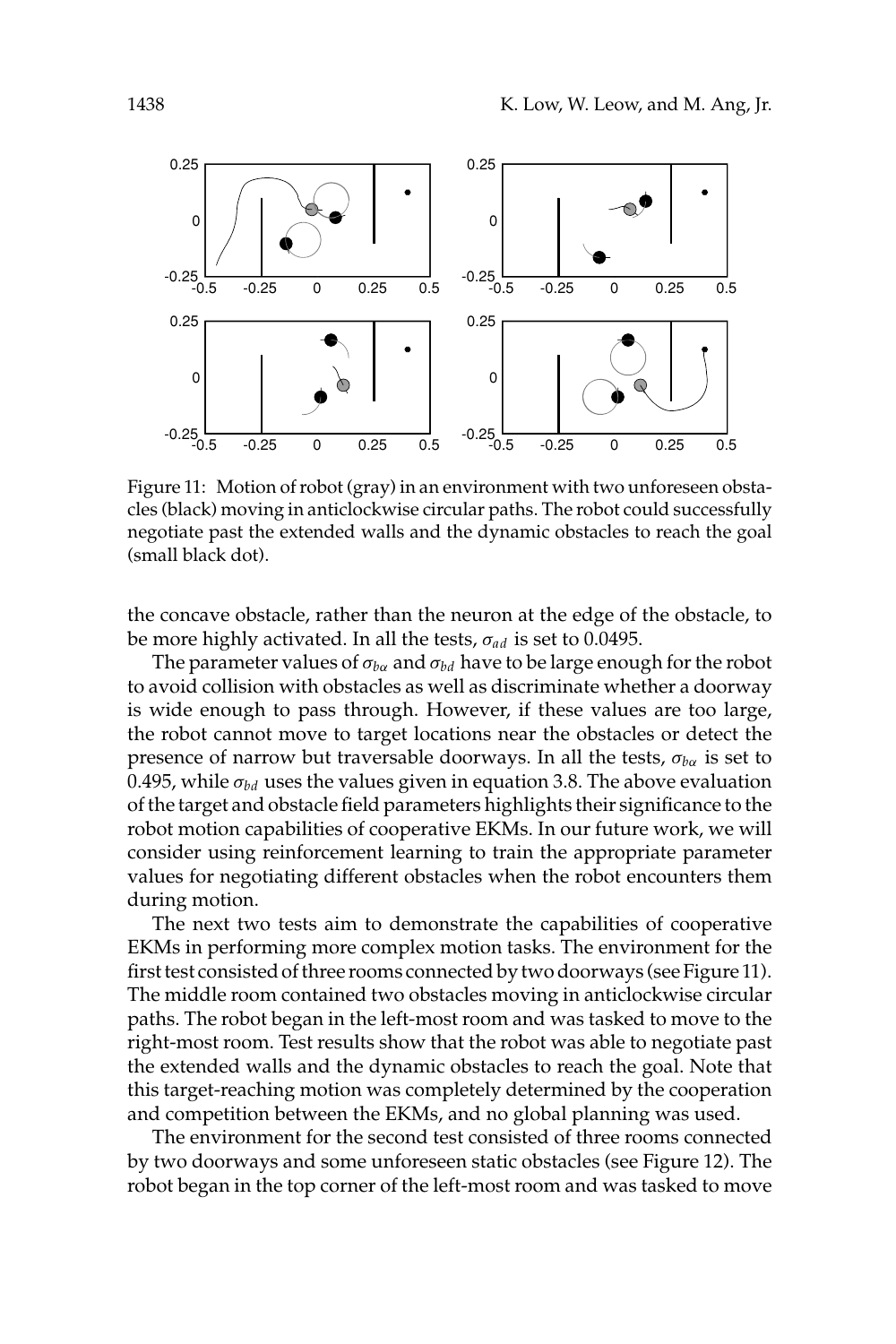

Figure 12: Motion of robot (dark gray) in a complex environment. The checkpoints (small black dots) were located at the doorways and the goal position. The robot could successfully navigate through the checkpoints to the goal by traversing between unforeseen narrowly spaced convex obstacles (light gray) in the first and the last room and overcoming an unforeseen concave obstacle (light gray) in the middle room.

into the narrow corner of the right-most room via checkpoints plotted by a planner (Low, Leow, & Ang, 2002). The robot was able to move through the checkpoints to the goal by traversing between narrowly spaced convex obstacles in the first and the last room, and overcoming an unforeseen concave obstacle in the middle room. The results of these last two tests further confirm the effectiveness of cooperative EKMs in handling complex tasks in complex, unpredictable environments.

### 5 Conclusion

This article presents a new approach of learning sensorimotor control for complex robot motion tasks using cooperative EKMs. Quantitative evaluation reveals that indirect-mapping EKM can produce finer, smoother, and more efficient robot motion control than other local learning methods such as direct-mapping EKM and BFN. Furthermore, training the control parameters of the indirect-mapping EKM with recursive least squares allows faster convergence and better performance than with gradient descent. The cooperation and competition of multiple EKMs enable the nonholonomic mobile robot to negotiate unforeseen concave, closely spaced, and dynamic obstacles. These tasks can easily trap robots that are controlled by neural network ensembles employing command fusion techniques. Cooperative EKMs can thus augment the reactive capabilities of an autonomous mobile robot significantly. Recently, we have enhanced cooperative EKMs further to achieve multirobot motion tasks such that multiple robots fitted with cooperative EKMs can coordinate their tracking of moving targets (see Figure 13). Qualitative and quantitative test results of the improved cooperative EKMs for multirobot tasks are presented in Low, Leow, and Ang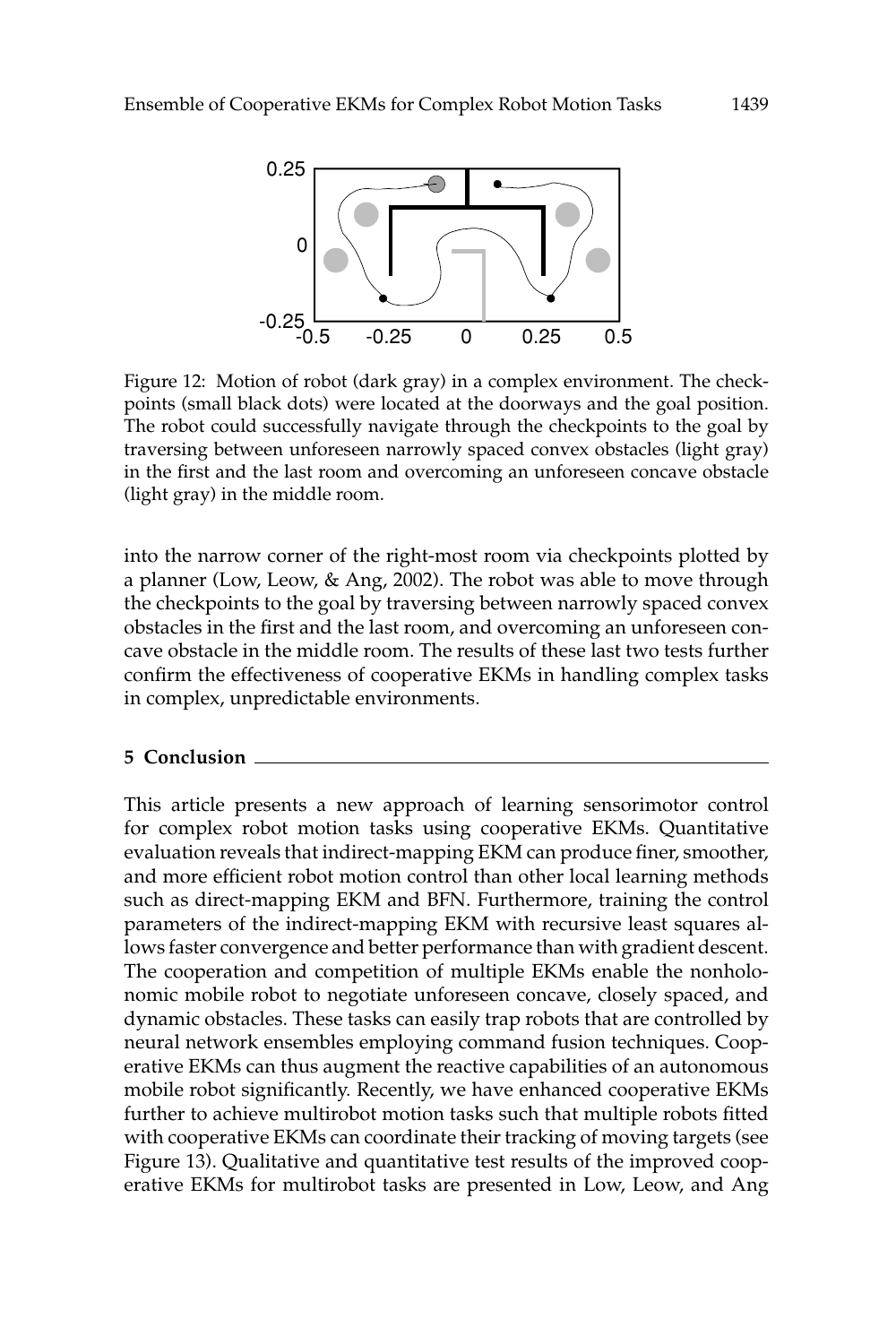

Figure 13: Cooperative tracking of moving targets. When the targets were moving out of the robots' sensory range, the two robots moved in opposite directions to track the targets. In this way, all targets could still be observed by the robots.

(2003) and Low, Leow, and Ang (2004). Our continuing research goal is to generalize this approach to other sensorimotor control problems such as those of static and mobile robot manipulators.

### References

Arkin, R. C. (1998). Behavior-based robotics. Cambridge, MA: MIT Press. Atkeson, C. G., Moore, A. W., & Schaal, S. (1997). Locally weighted learning. Artificial Intelligence Review, 11(1-5), 11-73.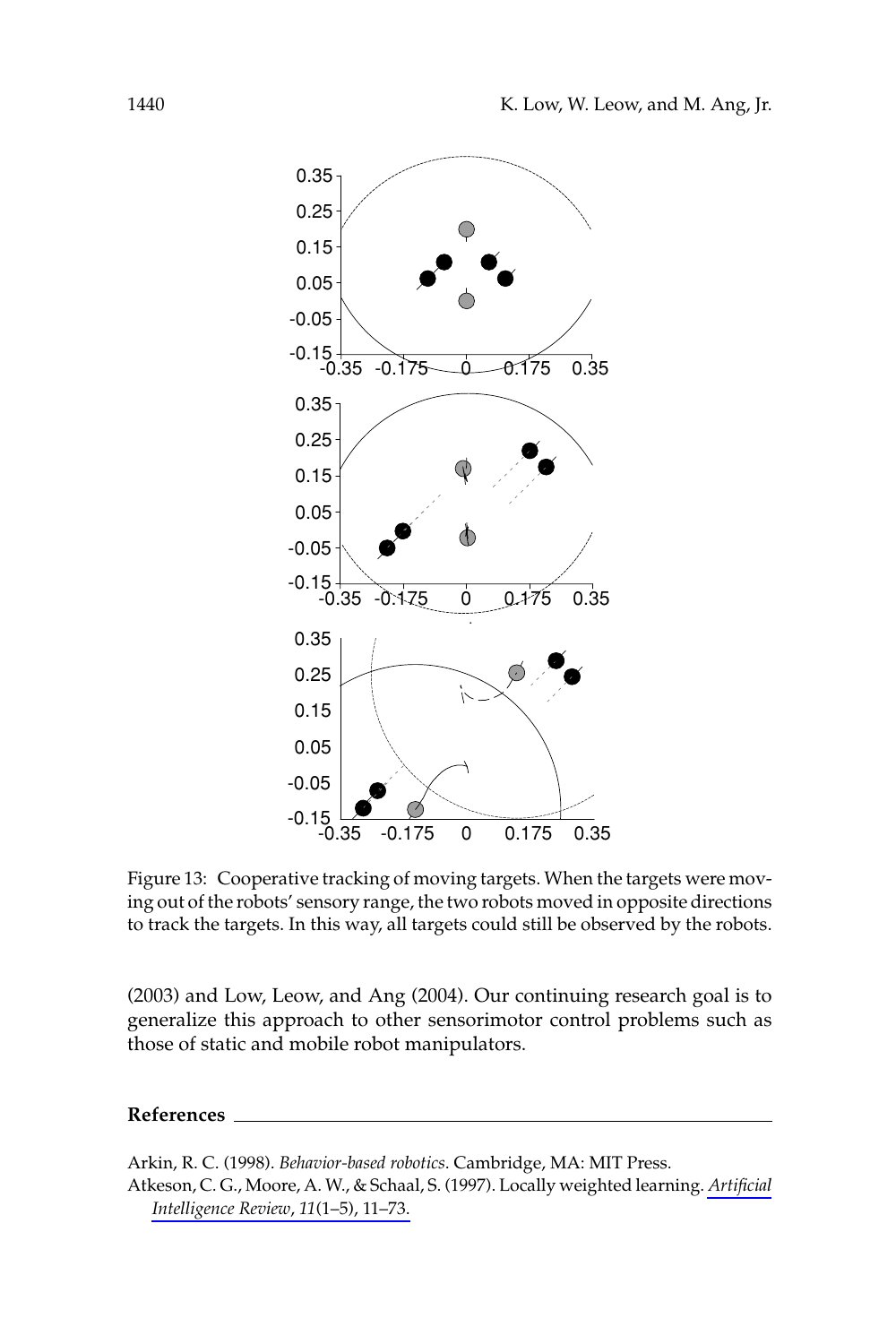- Baird, L. C. (1995). Residual algorithms: Reinforcement learning with function approximation. In Proc. 12th International Conference on Machine Learning (ICML-95) (pp. 30-37). San Francisco: Morgan Kaufmann.
- Battiti, R. (1992). First- and second-order methods for learning: Between steepest descent and Newton's method. Neural Comput., 4(2), 141-166.
- Battiti, R., & Colla, A. (1994). Democracy in neural nets: Voting schemes for classification. Neural Networks, 7(4), 691-707.
- Beer, R. D. (1995). A dynamical systems perspective on agent-environment interaction. Artificial Intelligence, 72(1-2), 173-215.
- Braitenberg, V. (1984). Vehicles: Experiments in synthetic psychology. Cambridge, MA: MIT Press.
- Bruske, J., & Sommer, G. (1995). Dynamic cell structure learns perfectly topology preserving map. Neural Comput., 7(4), 845-865.
- Burgard, W., Cremers, A. B., Fox, D., Hähnel, D., Lakemeyer, G., Schulz, D., Steiner, W., & Thrun, S. (1999). Experiences with an interactive museum tour-guide robot. Artificial Intelligence, 114(1-2), 3-55.
- Cameron, S., Grossberg, S., & Guenther, F. H. (1998). A self-organizing neural network architecture for navigation using optic flow. Neural Comput., 10(2), 313-352.
- Davids, A. (2002). Urban search and rescue robots: From tragedy to technology. IEEE Intelligent Systems, 17(2), 81-83.
- Decugis, V., & Ferber, J. (1998). Action selection in an autonomous agent with a hierarchical distributed reactive planning architecture. In Proc. 2nd International Conference on Autonomous Agents (pp. 354-361). New York: ACM Press.
- Dietterich, T. G. (2000). Hierarchical reinforcement learning with the MAXQ value function decomposition. J. Artificial Intelligence Res., 13, 227-303.
- Fiorini, P., Kawamura, K., & Prassler, E. (Eds.). (2000). Autonomous Robots, Special Issue on Cleaning and Housekeeping Robots, 9(3).
- Ghosh, J., & Nag, A. (2001). An overview of radial basis function networks. In R. J. Howlett & L. C. Jain (Eds.), Radial basis function networks 2: New advances in design (pp. 1-36). New York: Physica-Verlag.
- Glentis, G.-O., Berberidis, K., & Theodoridis, S. (1999). Efficient least squares adaptive algorithms for FIR transversal filtering. IEEE Signal Processing Mag., 16(4), 13-41.
- Gorinevsky, D., & Connolly, T. H. (1994). Comparison of some neural networks and scattered data approximations: The inverse manipulator kinematics example. Neural Comput., 6(3), 521-542.
- Gross, H.-M., Stephan, V., & Krabbes, M. (1998). A neural field approach to topological reinforcement learning in continuous action spaces. In Proc. International Joint Conference on Neural Networks (Vol. 3, pp. 1992-1997). New York: IEEE Press.
- Hansen, L. K., & Salamon, P. (1990). Neural network ensembles. IEEE Trans. Pattern Anal. Machine Intell., 12(10), 993-1001.
- Hartman, E., & Keeler, D. (1991). Predicting the future: Advantages of semilocal units. Neural Comput., 3(4), 566-578.
- Hashem, S. (1997). Optimal linear combinations of neural networks. Neural Networks, 10(4), 599-614.
- Hayes, A. T., Martinoli, A., & Goodman, R. M. (2002). Distributed odor source localization. IEEE Sensors, 2(3), 260-271.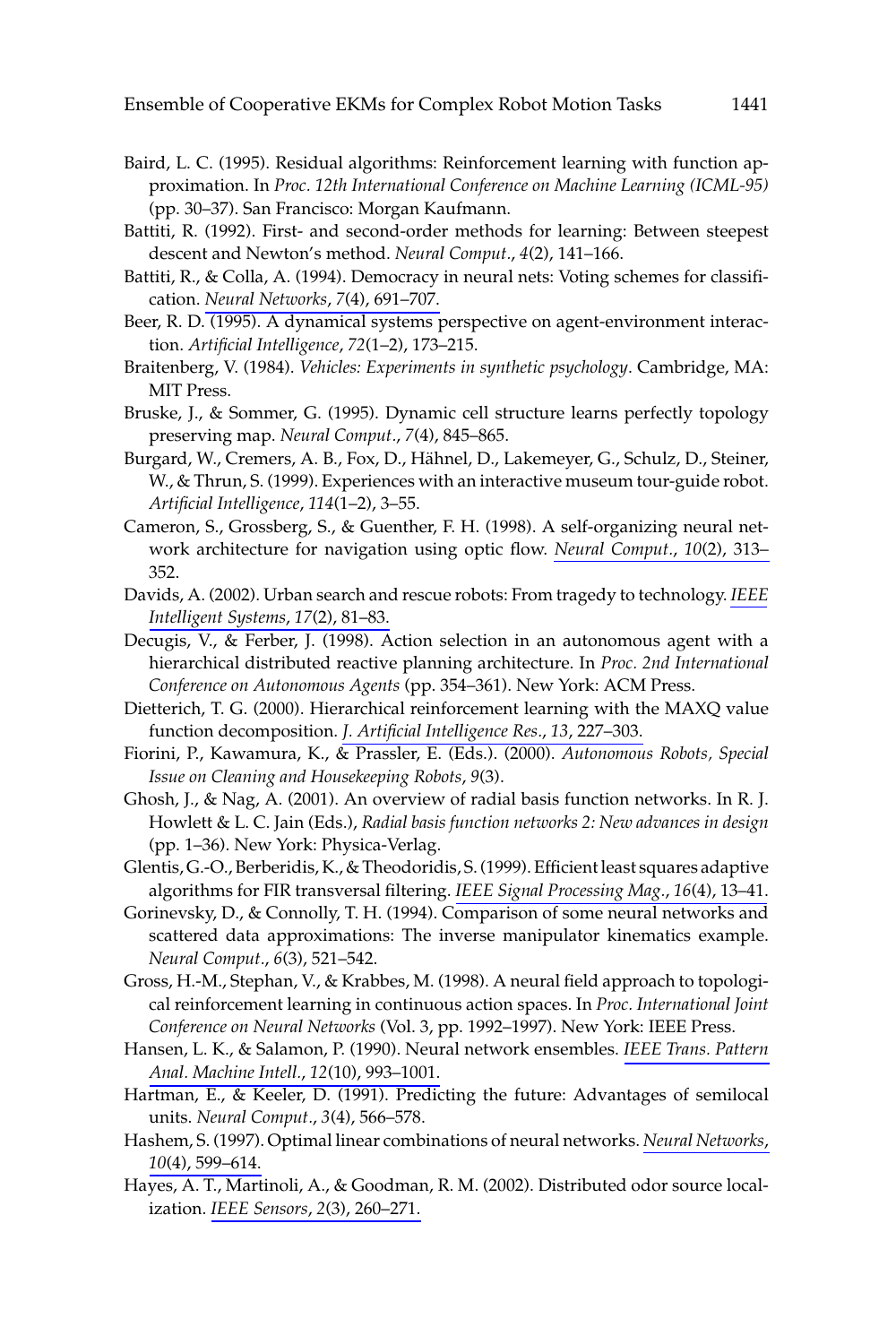- Haykin, S. (1999). Neural networks: A comprehensive foundation (2nd ed.). Upper Saddle River, NJ: Prentice Hall.
- Haykin, S. (2002). Adaptive filter theory (4th ed.). Upper Saddle River, NJ: Prentice Hall.
- Heikkonen, J., & Koikkalainen, P. (1997). Self-organization and autonomous robots. In O. Omidvar & P. van der Smagt (Eds.), Neural systems for robotics (pp. 297-337). Orlando, FL: Academic Press.
- Hertzberg, J., Christaller, T., Kirchner, F., Licht, U., & Rome, E. (1998). Sewer robotics. In R. Pfeifer, B. Blumberg, J.-A. Meyer, & S. W. Wilson (Eds.), From animals to animats 5: Proc. International Conference on Simulation of Adaptive Behavior (pp. 427– 436). Cambridge, MA: MIT Press.
- Howard, A., Matarić, M. J., & Sukhatme, G. S. (2002). Network deployment using potential fields: A distributed, scalable solution to the area coverage problem. In H. Asama, T. Arai, T. Fukuda, & T. Hasegawa (Eds.), Distributed autonomous robotic systems 5: Proc. 6th International Symposium on Distributed Autonomous Robotic Systems (pp. 299–308). New York: Springer.
- Huntsberger, T., & Rose, J. (1998). BISMARC: A biologically inspired system for map-based autonomous rover control. Neural Networks, 11(7-8), 1497-1510.
- Ijspeert, A. J., Martinoli, A., Billard, A., & Gambardella, L. M. (2001). Collaboration through the exploitation of local interactions in autonomous collective robotics: The stick pulling experiment. Autonomous Robots, 11(2), 149-171.
- Jacobs, R. A. (1995). Methods for combining experts' probability assessments. Neural Comput., 7(5), 867-888.
- Jansen, A., van der Smagt, P., & Groen, F. C. A. (1995). Nested networks for robot control. In A. F. Murray (Ed.), Applications of neural networks (pp. 221-239). Dordrecht: Kluwer.
- Kaelbling, L. P., Littman, M. L., & Moore, A. W. (1996). Reinforcement learning: A survey. J. Artificial Intelligence Res., 4, 237-285.
- Karayiannis, N. B. (1999). Reformulated radial basis neural networks trained by gradient descent. IEEE Trans. Neural Networks, 10(3), 657-671.
- Karayiannis, N. B., & Mi, G. W. (1997). Growing radial basis neural networks: Merging supervised and unsupervised learning with network growth techniques. IEEE Trans. Neural Networks, 8(6), 1492-1506.
- Kim, J.-O., & Khosla, P. (1992). Real-time obstacle avoidance using harmonic potential functions. IEEE Trans. Robot. Automat., 8(3), 338-349.
- Kittler, J., Hatef, M., Duin, R. P. W., & Matas, J. (1998). On combining classifiers. IEEE Trans. Pattern Anal. Machine Intell., 20(3), 226-239.
- Kohonen, T. (2000). Self-organizing maps (3rd ed.). New York: Springer.
- Koren, Y., & Borenstein, J. (1991). Potential field methods and their inherent limitations for mobile robot navigation. In Proc. IEEE International Conference on Robotics and Automation (ICRA'91) (pp. 1394-1404). New York: IEEE Computer Society Press.
- Kuperstein, M. (1991). INFANT neural controller for adaptive sensory-motor coordination. Neural Networks, 4(2), 131-146.
- Lagoudakis, M. G., & Maida, A. S. (1999). Robot navigation with a polar neural map: Student abstract. In Proc. 16th National Conference on Artificial Intelligence (AAAI-99) (p. 965). Menlo Park, CA: AAAI Press.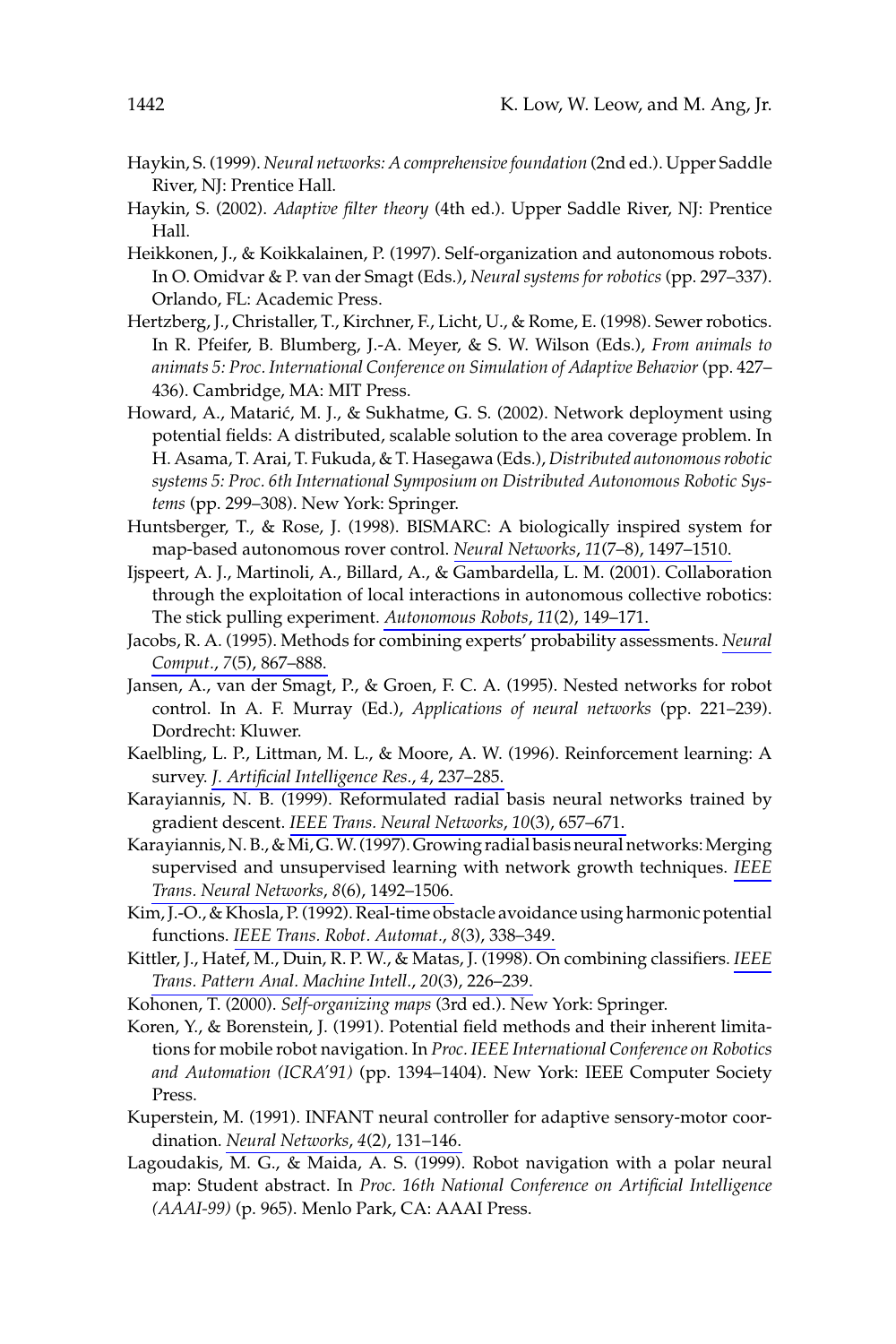- Latombe, J.-C. (1999). Motion planning: A journey of robots, molecules, digital actors, and other artifacts. International Journal of Robotics Research, 18(11), 1119– 1128.
- Littmann, E., & Ritter, H. (1996). Learning and generalization in cascade network architectures. Neural Comput., 8(7), 1521-1539.
- Liu, C., Ang Jr., M. H., Krishnan, H., & Lim, S. Y. (2000). Virtual obstacle concept for local-minimum-recovery in potential-field based navigation. In Proc. IEEE International Conference on Robotics and Automation (ICRA'00) (Vol. 2, pp. 983-988). New York: ACM Press.
- Low, K. H., Leow, W. K., & Ang, Jr., M. H. (2002). A hybrid mobile robot architecture with integrated planning and control. In Proc. 1st International Joint Conference on Autonomous Agents and MultiAgent Systems (AAMAS-02) (pp. 219–226). New York: ACM Press.
- Low, K.H., Leow, W.K., & Ang, Jr., M.H. (2003). Action selection for single- and multirobot tasks using cooperative extended Kohonen maps. In Proc. 18th International Joint Conference on Artificial Intelligence (IJCAI-03) (pp. 1505–1506). New York: IEEE Press.
- Low, K. H., Leow, W. K., & Ang, Jr., M. H. (2004). Task allocation via self-organizing swarm coalitions in distributed mobile sensor network. In Proc. 19th National Conference on Artificial Intelligence (AAAI-04) (pp. 28-33). Menlo Park, CA: AAAI Press.
- Maes, P. (1995). Modeling adaptive autonomous agents. In C. G. Langton (Ed.), Artificial life: An overview (pp. 135-162). Cambridge, MA: MIT Press.
- Mahadevan, S., & Connell, J. (1992). Automatic programming of behavior-based robots using reinforcement learning. Artificial Intelligence, 55(2-3), 311-365.
- Martinetz, T. M., Ritter, H. J., & Schulten, K. J. (1990). Three-dimensional neural net for learning visuomotor coordination of a robot arm. IEEE Trans. Neural Networks, 1(1), 131-136.
- Martinoli, A., Ijspeert, A. J., & Mondada, F. (1999). Understanding collective aggregation mechanisms: From probabilistic modelling to experiments with real robots. Robotics and Autonomous Systems, 29(1), 51-63.
- Mendenhall, W., & Sincich, T. (1994). Statistics for engineering and the sciences (4th ed.). Upper Saddle River, NJ: Prentice Hall.
- Michel, O. (2004). Cyberbotics Ltd. WebotsTM: Professional mobile robot simulation. International Journal of Advanced Robotic Systems, 1(1), 39-42.
- Millán, J. del R., Posenato, D., & Dedieu, E. (2002). Continuous-action Q-learning. Machine Learning, 49(2-3), 249-265.
- Moody, J., & Darken, C. J. (1989). Fast learning in networks of locally-tuned processing units. Neural Comput., 1(2), 281-294.
- Platt, J. (1991). A resource-allocating network for function interpolation. Neural Comput., 3(2), 213-225.
- Poggio, T., & Girosi, F. (1990). Networks for approximation and learning. Proc. IEEE, 78(9), 1481-1497.
- Pomerleau, D. A. (1991). Efficient training of artificial neural networks for autonomous navigation. Neural Comput., 3(1), 88-97.
- Port, R. F., & van Gelder, T. (1995). Mind as motion: Explorations in the dynamics of cognition. Cambridge, MA: MIT Press.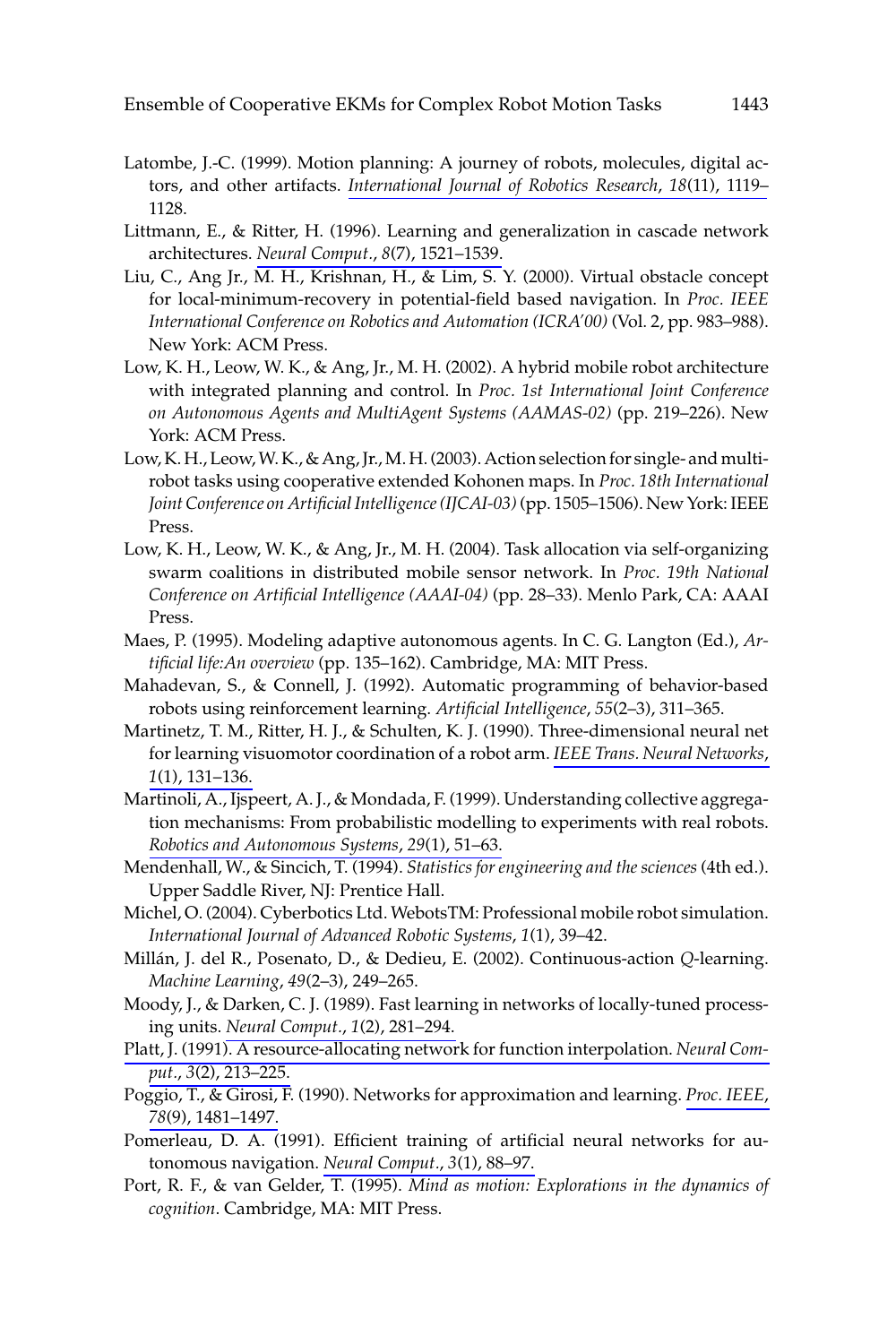- Rao, R. P. H., & Fuentes, O. (1998). Hierarchical learning of navigational behaviors in an autonomous robot using a predictive sparse distributed memory. Machine Learning, 31(1-3), 87-113.
- Rimon, E., & Koditschek, D. E. (1992). Exact robot navigation using artificial potential functions. IEEE Trans. Robot. Automat., 8(5), 501-518.
- Ritter, H., & Schulten, K. (1986). Topology conserving mappings for learning motor tasks. In J. S. Denker (Ed.), Neural networks for computing (pp. 376-380). Snowbird, UT: American Institute of Physics.
- Rohanimanesh, K., & Mahadevan, S. (2003). Learning to take concurrent actions. In S. Becker, S. Thrun, & K. Obermayer (Eds.), Advances in neural information processing systems, 15 (pp. 1619-1626). Cambridge, MA: MIT Press.
- Rosenblatt, J. K. (1997). DAMN: A distributed architecture for mobile navigation. J. Expt. Theor. Artif. Intell., 9(2-3), 339-360.
- Russell, S., & Norvig, P. (1995). Artificial intelligence: A modern approach. Upper Saddle River, NJ: Prentice Hall,
- Rybski, P. E., Stoeter, S. A., Gini, M., Hougen, D. F., & Papanikolopoulos, N. P. (2002). Performance of a distributed robotic system using shared communications channels. IEEE Trans. Robot. Automat., 18(5), 713-727.
- Santamária, J. C., Sutton, R., & Ram, A. (1998). Experiments with reinforcement learning in problems with continuous state and action spaces. Adaptive Behavior,  $6(2)$ , 163-218.
- Schaal, S., & Atkeson, C. G. (1998). Constructive incremental learning from only local information. Neural Comput., 10(8), 2047-2084.
- Schaal, S., Atkeson, C. G., & Vijayakumar, S. (2002). Scalable techniques from nonparametric statistics for real time robot learning. Applied Intelligence, 17(1),  $49 - 60$ .
- Sharkey, A. J. C., & Sharkey, N. E. (1997). Combining diverse neural nets. Knowledge Engineering Review, 12(3), 231-247.
- Sharkey, N. E. (1998). Learning from innate behaviors: A quantitative evaluation of neural network controllers. Machine Learning, 31(1-3), 115-139.
- Shastri, S. V. (Ed.). (1999). Field and service robotics [Special issue]. International Journal of Robotics Research, 18(7).
- Smart, W.D., & Kaelbling, L.P. (2000). Practical reinforcement learning in continuous spaces. In Proc. 17th International Conference on Machine Learning (ICML-00) (pp. 903-910). San Francisco: Morgan Kaufmann.
- Smith, A.J. (2002). Applications of the self-organising map to reinforcement learning. Neural Networks, 15(8-9), 1107-1124.
- Sutton, R. (1998). Reinforcement learning: An introduction. Cambridge, MA: MIT Press.
- Tani, J., & Fukumura, N. (1994). Learning goal-directed sensory-based navigation of a mobile robot. Neural Networks, 7(3), 553-563.
- Touzet, C. (1997). Neural reinforcement learning for behavior synthesis. Robotics and Autonomous Systems, 22(3-4), 251-281.
- van der Smagt, P., Groen, F. C. A., & van het Groenewoud, F. (1994). The locally linear nested network for robot manipulation. In Proc. International Conference on Neural Networks (Vol. 5, pp. 2787-2792). New York: IEEE Press.
- Versino, C., & Gambardella, L. M. (1995). Learning the visuomotor coordination of a mobile robot by using the invertible Kohonen map. In J. Mira & F. Sandoval